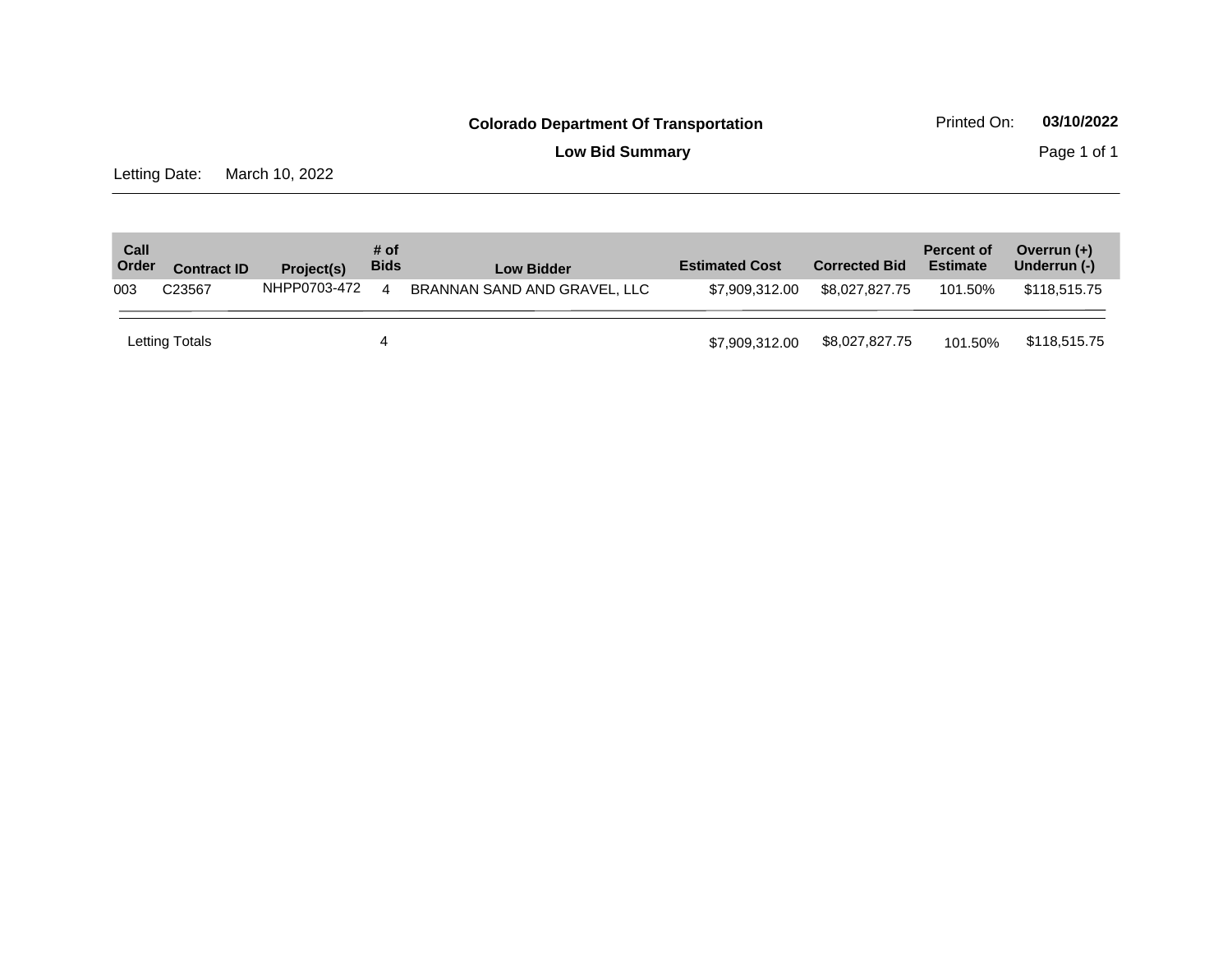|                                                                                                |              | <b>Colorado Department Of Transportation</b> | Printed On: | 03/10/2022  |
|------------------------------------------------------------------------------------------------|--------------|----------------------------------------------|-------------|-------------|
|                                                                                                |              | <b>Vendor Ranking</b>                        |             | Page 1 of 1 |
| <b>Contract Description:</b>                                                                   | Contract ID: | C <sub>23567</sub>                           |             |             |
| 1 70 Boston (and Michael Michael Boston The Holl of the second state of the Holl of the London |              |                                              |             |             |

I-70 Resurfacing from Wadsworth to Pecos. The depth of the resurfacing varies by location. Additional scope include replacement of roadside signs, installation of new roadside signs, and the replacement of Type 7 barrier with Type 9 barrier.

| Rank | <b>Vendor ID</b> | <b>Vendor Name</b>              | <b>Total Bid</b> | <b>Percent Of</b><br><b>Low Bid</b> | <b>Percent Of</b><br><b>Estimate</b> |
|------|------------------|---------------------------------|------------------|-------------------------------------|--------------------------------------|
| 0    | -EST-            | <b>Engineer's Estimate</b>      | \$7,909,312.00   | 98.52%                              | 100.00%                              |
|      | 032A             | BRANNAN SAND AND GRAVEL, LLC    | \$8,027,827.75   | 100.00%                             | 101.50%                              |
| 2    | 757A             | Martin Marietta Materials, Inc. | \$8,514,360.52   | 106.06%                             | 107.65%                              |
| 3    | 672A             | OLDCASTLE SW GROUP, INC.        | \$9,957,345.87   | 124.04%                             | 125.89%                              |
| 4    | 924A             | ASPHALT SPECIALTIES CO., INC.   | \$10,354,161.30  | 128.98%                             | 130.91%                              |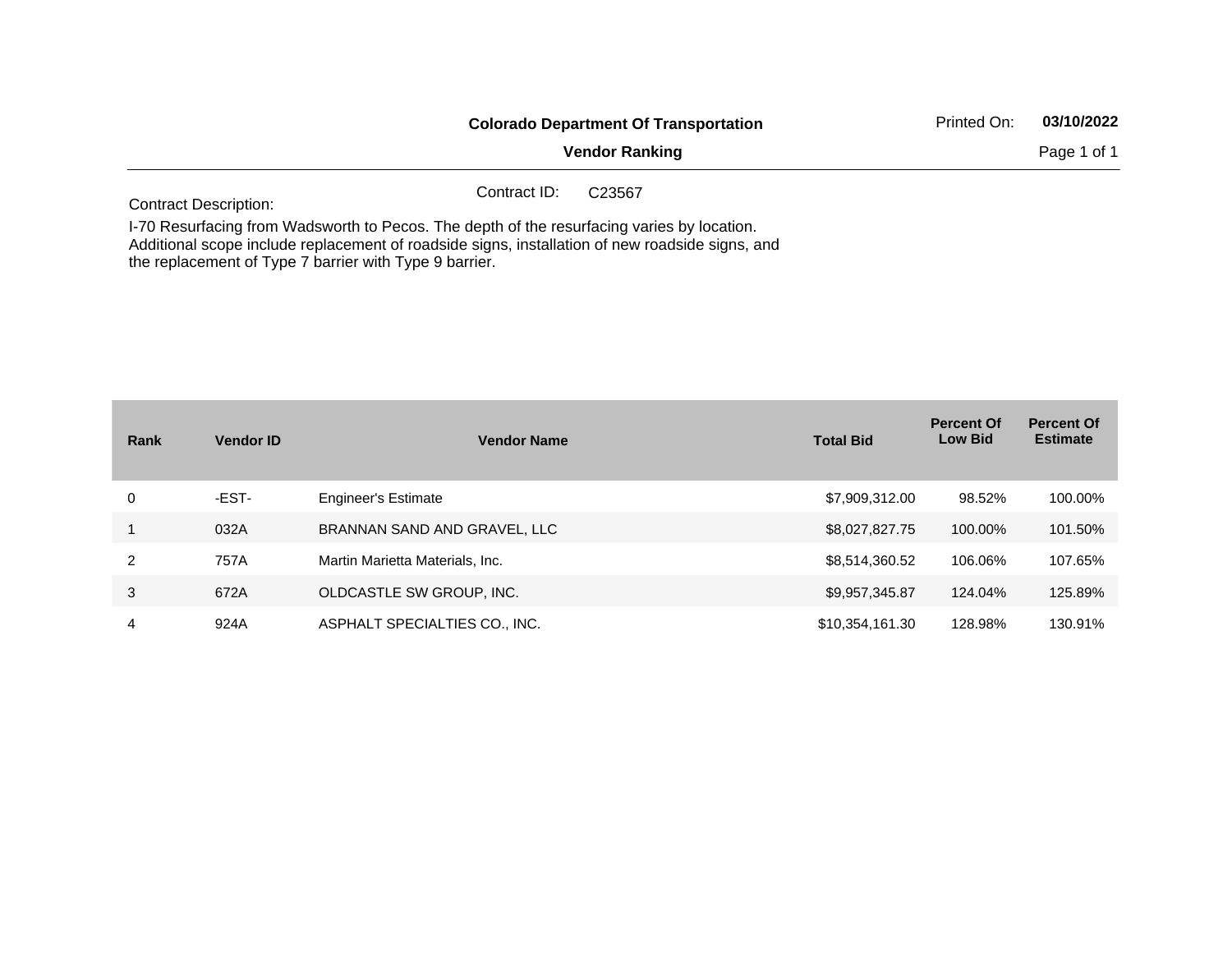|                     | <b>Tabulation of Bids</b> |
|---------------------|---------------------------|
| Contract ID: C23567 |                           |

**Quantity Unit Price Unit Price Item Code Amount Unit Price Amount Ext Ext Unit Price Amount Ext (0) -EST-Engineer's Estimate (1) 032A BRANNAN SAND AND GRAVEL, LLC (2) 757A MARTIN MARIETTA MATERIALS Description SECTION:** 0001 ROADWAY **LCC:** 202-00090 Removal of Delineator 375.000 EACH 8.00000 3,000.00 14.00000 5,250.00 14.23000 5,336.25 202-00220 Removal of Asphalt Mat 100.000 SY 7.00000 700.00 145.00000 14,500.00 94.29000 9,429.00 202-00240 Removal of Asphalt Mat (Planing) 324,332.000 SY 2.40000 778,396.80 2.25000 729,747.00 1.89000 612,987.48 202-00250 Removal of Pavement Marking 60,000.000 SF 0.60000 36,000.00 0.55000 33,000.00 1.01000 60,600.00 202-00810 Removal of Ground Sign 14.000 EACH 120.00000 1,680.00 150.00000 2,100.00 148.22000 2,075.08 202-00821 Removal of Sign Panel 2.000 EACH 60.00000 120.00 110.00000 220.00 118.58000 237.16 202-01170 Removal of Guardrail Type 7 684.000 LF 26.00000 15,184.00 55.00000 32,120.00 59.41000 34,695.44 202-04010 Clean Inlet 29.000 EACH 600.00000 17,400.00 300.00000 8,700.00 691.13000 20,042.77 203-01597 Potholing 30.000 HOUR 280.00000 8,400.00 250.00000 7,500.00 297.90000 8,937.00 208-00024 Erosion Log (Type 3)(20 Inch) 100.000 LF 7.00000 700.00 40.00000 4,000.00 15.07000 1,507.00 208-00035 Aggregate Bag 100.000 LF 9.00000 900.00 14.00000 1,400.00 9.05000 905.00 208-00046 Pre-fabricated Concrete Washout Structure (Type 1) 2.000 EACH 2,050.00000 4,100.00 2,000.00000 4,000.00 4,158.36000 8,316.72 208-00056 Storm Drain Inlet Protection (Type III) 30.000 EACH 350.00000 10,500.00 250.00000 7,500.00 157.71000 4,731.30 208-00075 Pre-fabricated Vehicle Tracking Pad 1.000 EACH 10,900.00000 10,900.00 5,000.00000 5,000.00 3,075.98000 3,075.98 208-00103 Removal and Disposal of Sediment (Labor) 15.000 HOUR 60.00000 900.00 120.00000 1,800.00 124.42000 1,866.30

Page 1 of 12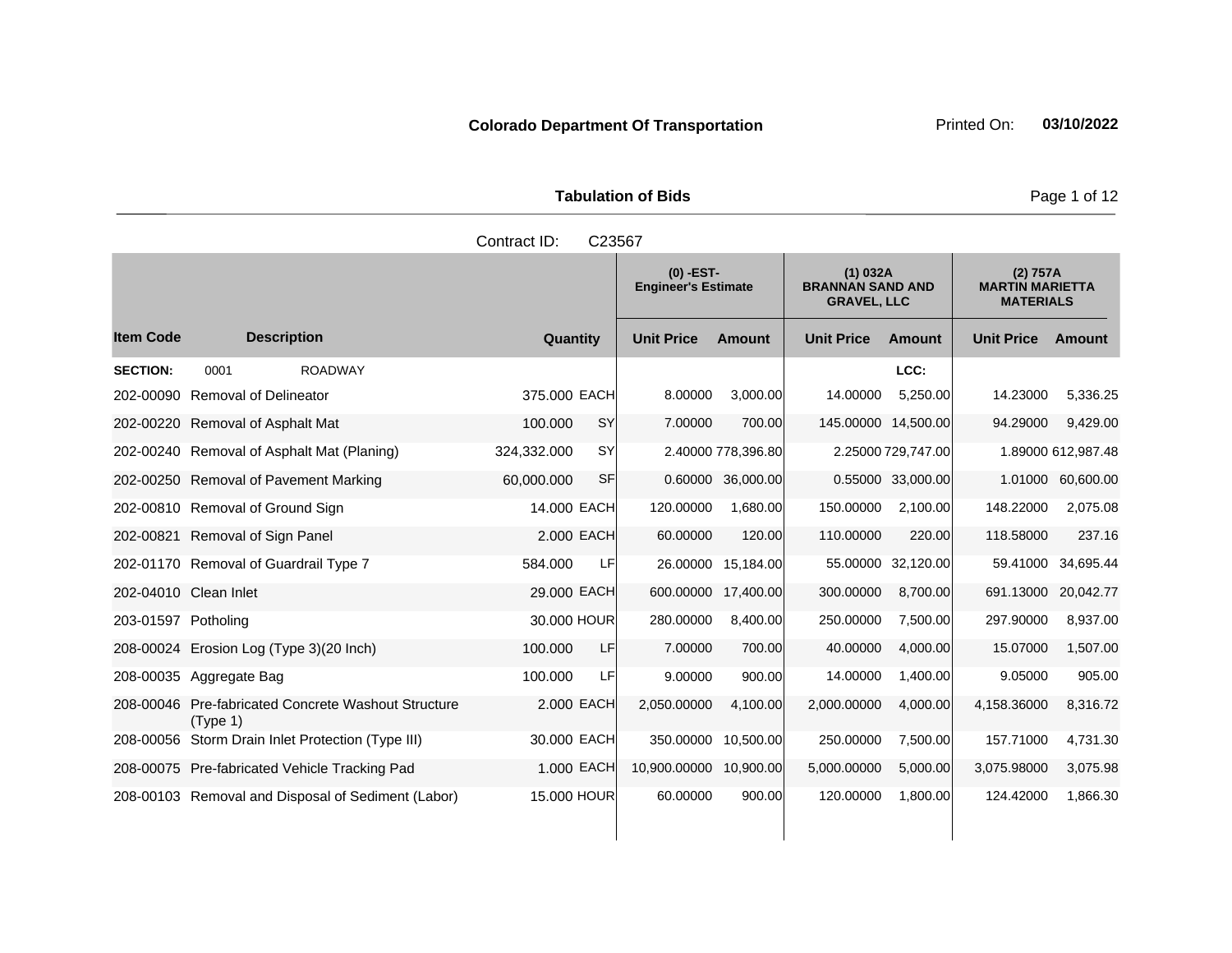|                  |                                                     | Contract ID:             | C23567                                    |                            |                                                           |                            |                                                        |               |
|------------------|-----------------------------------------------------|--------------------------|-------------------------------------------|----------------------------|-----------------------------------------------------------|----------------------------|--------------------------------------------------------|---------------|
|                  |                                                     |                          | $(0)$ -EST-<br><b>Engineer's Estimate</b> |                            | (1) 032A<br><b>BRANNAN SAND AND</b><br><b>GRAVEL, LLC</b> |                            | (2) 757A<br><b>MARTIN MARIETTA</b><br><b>MATERIALS</b> |               |
| <b>Item Code</b> | <b>Description</b>                                  | Quantity                 | <b>Unit Price</b>                         | <b>Amount</b>              | <b>Unit Price</b>                                         | <b>Amount</b>              | <b>Unit Price</b>                                      | <b>Amount</b> |
| <b>SECTION:</b>  | <b>ROADWAY</b><br>0001                              |                          |                                           |                            |                                                           | LCC:                       |                                                        |               |
| 208-00105        | Removal and Disposal of Sediment<br>(Equipment)     | 15,000 HOUR              | 120.00000                                 | 1,800.00                   | 230.00000                                                 | 3,450.00                   | 161.80000                                              | 2,427.00      |
| 208-00107        | Removal of Trash                                    | 40.000 HOUR              | 105.00000                                 | 4,200.00                   | 120.00000                                                 | 4,800.00                   | 193.93000                                              | 7,757.20      |
|                  | 210-00815 Reset Sign Panel                          | 3.000 EACH               | 180.00000                                 | 540.00                     | 150.00000                                                 | 450.00                     | 148.22000                                              | 444.66        |
|                  | 212-00006 Seeding (Native)                          | 0.500 ACRE               | 900.00000                                 | 450.00                     | 4,000.00000                                               | 2,000.00                   | 1,635.54000                                            | 817.77        |
|                  | 213-00003 Mulching (Weed Free)                      | 0.500 ACRE               | 602.00000                                 | 301.00                     | 3,100.00000                                               | 1,550.00                   | 1,250.02000                                            | 625.01        |
|                  | 213-00061 Mulch Tackifier                           | 125.000<br>LB            | 3.00000                                   | 375.00                     | 5.00000                                                   | 625.00                     | 5.08000                                                | 635.00        |
|                  | 240-00000 Wildlife Biologist                        | 60.000 HOUR              | 125.00000                                 | 7,500.00                   | 85.00000                                                  | 5,100.00                   | 93.46000                                               | 5,607.60      |
|                  | 240-00010 Removal of Nests                          | 60.000 HOUR              | 100.00000                                 | 6,000.00                   | 75.00000                                                  | 4,500.00                   | 81.78000                                               | 4,906.80      |
|                  | 304-06000 Aggregate Base Course (Class 6)           | <b>TON</b><br>20.000     | 25.00000                                  | 500.00                     | 175.00000                                                 | 3,500.00                   | 126.10000                                              | 2,522.00      |
|                  | 304-06008 Aggregate Base Course (Class 6) (Special) | 141.000<br><b>CY</b>     | 50.00000                                  | 7,050.00                   |                                                           | 95.00000 13,395.00         | 194.52000                                              | 27,427.32     |
|                  | 403-00720 Hot Mix Asphalt (Patching) (Asphalt)      | 220.000<br><b>TON</b>    |                                           | 180.00000 39,600.00        |                                                           | 165.00000 36,300.00        | 190.04000                                              | 41,808.80     |
|                  | 403-09221 Stone Matrix Asphalt (Fibers) (Asphalt)   | 40,588.000<br><b>TON</b> |                                           | 135.00000 5,479,380.<br>00 |                                                           | 125.00000 5.073.500.<br>00 | 125.88000 5,109,217.                                   | 44            |
|                  | 408-01100 Joint Sealant                             | LF<br>995.000            |                                           | 25.00000 24,875.00         |                                                           | 20.00000 19,900.00         | 29.21000                                               | 29,063.95     |
|                  | 411-10255 Emulsified Asphalt (Slow-Setting)         | 16,217.000<br>GAL        |                                           | 4.00000 64,868.00          |                                                           | 3.00000 48,651.00          | 3.10000                                                | 50,272.70     |
|                  | 420-00200 Geotextile (Weed Barrier)                 | <b>SY</b><br>1,685.000   |                                           | 7.00000 11,795.00          | 2.65000                                                   | 4,465.25                   | 2.86000                                                | 4,819.10      |
|                  |                                                     |                          |                                           |                            |                                                           |                            |                                                        |               |

**Tabulation of Bids Page 2 of 12**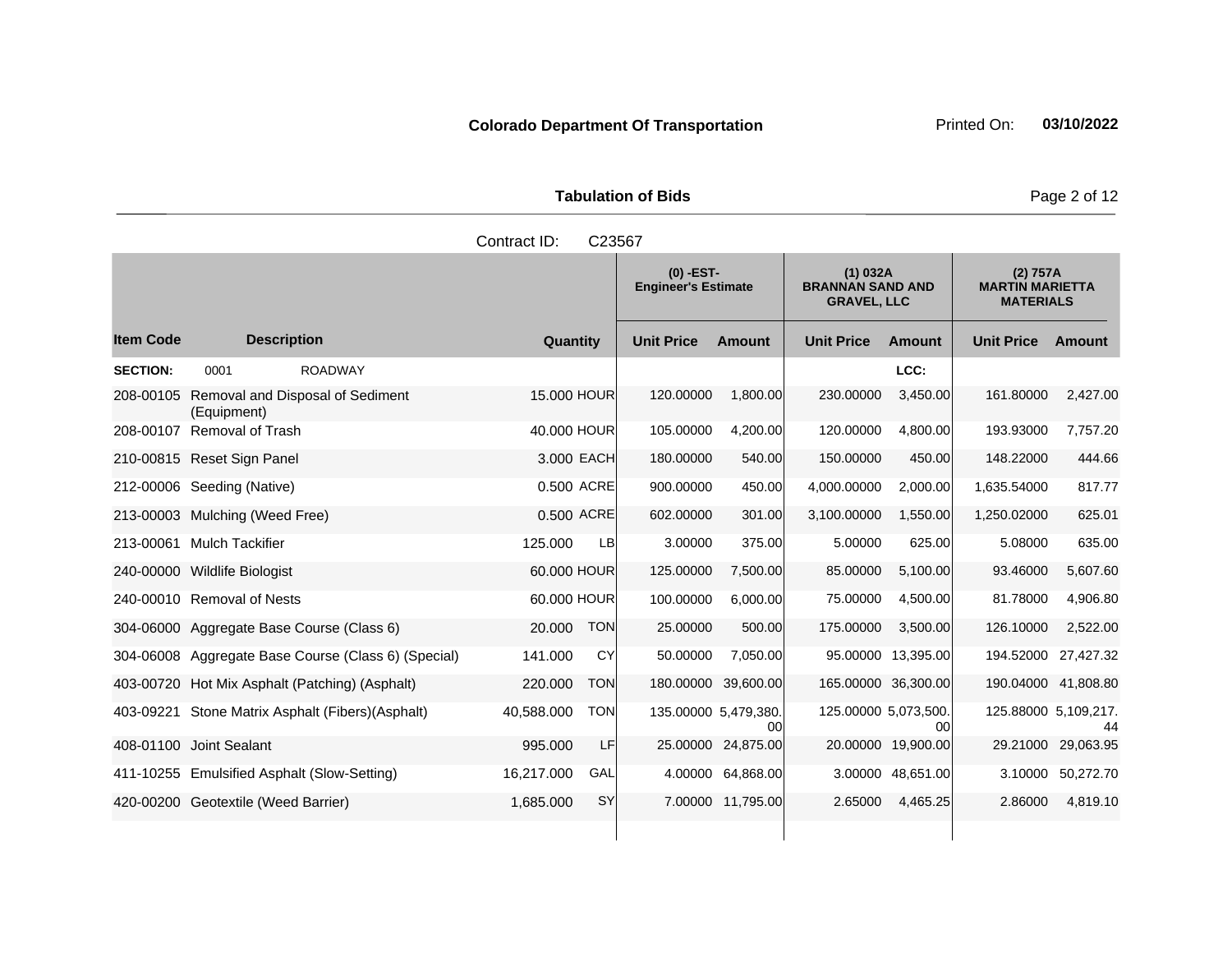|                     | <b>Tabulation of Bids</b> |                 |
|---------------------|---------------------------|-----------------|
| Contract ID: C23567 |                           |                 |
|                     | $(0)$ $EST$               | <b>11) 0328</b> |

|                     |                                                                  |                 | $(0)$ -EST-<br><b>Engineer's Estimate</b> |               | (1) 032A<br><b>BRANNAN SAND AND</b><br><b>GRAVEL, LLC</b> |                      | (2) 757A<br><b>MARTIN MARIETTA</b><br><b>MATERIALS</b> |                    |
|---------------------|------------------------------------------------------------------|-----------------|-------------------------------------------|---------------|-----------------------------------------------------------|----------------------|--------------------------------------------------------|--------------------|
| <b>Item Code</b>    | <b>Description</b>                                               | Quantity        | <b>Unit Price</b>                         | <b>Amount</b> | <b>Unit Price</b>                                         | <b>Amount</b>        | <b>Unit Price</b>                                      | Amount             |
| <b>SECTION:</b>     | 0001<br><b>ROADWAY</b>                                           |                 |                                           |               |                                                           | LCC:                 |                                                        |                    |
|                     | 606-00910 Guardrail Type 9 (Style CA)                            | LF<br>584.000   | 160.00000 93,440.00                       |               |                                                           | 440.00000 256,960.00 | 1,782.15000 1,040,775.                                 | 60                 |
|                     | 606-01370 Transition Type 3G                                     | 2.000 EACH      | 2,100.00000                               | 4,200.00      | 6,750.00000 13,500.00                                     |                      | 7,161.33000 14,322.66                                  |                    |
|                     | 606-01372 Transition Type GR9-GR3                                | 2.000 EACH      | 3,500.00000                               | 7,000.00      | 6,750.00000 13,500.00                                     |                      | 7,128.62000 14,257.24                                  |                    |
| 612-00001           | Delineator (Type I)                                              | 550,000 EACH    | 30.00000                                  | 16,500.00     |                                                           | 26.00000 14,300.00   | 27.27000                                               | 14,998.50          |
|                     | 612-00002 Delineator (Type II)                                   | 150.000 EACH    | 32.00000                                  | 4,800.00      | 28.00000                                                  | 4,200.00             | 29.64000                                               | 4,446.00           |
|                     | 612-00003 Delineator (Type III)                                  | 50.000 EACH     | 34.00000                                  | 1,700.00      | 32.00000                                                  | 1,600.00             | 33.20000                                               | 1,660.00           |
| 612-00052 Reflector |                                                                  | 648.000 EACH    | 18.00000                                  | 11,664.00     |                                                           | 18.00000 11,664.00   | 88.93000                                               | 57,626.64          |
|                     | 612-00075 Reflector Strip (6 Inch)                               | 264,000 EACH    | 40.00000                                  | 10,560.00     |                                                           | 90.00000 23,760.00   | 88.93000                                               | 23,477.52          |
|                     | 614-00011 Sign Panel (Class I)                                   | SF<br>38.250    | 24.00000                                  | 918.00        | 30.00000                                                  | 1.147.50             | 28.46000                                               | 1,088.60           |
|                     | 614-00012 Sign Panel (Class II)                                  | 70.000<br>SF    | 26.00000                                  | 1,820.00      | 35.00000                                                  | 2,450.00             | 33.20000                                               | 2,324.00           |
|                     | 614-00615 Steel Signpost (W 6x15)                                | 90.000<br>LF    | 55.00000                                  | 4,950.00      | 150.00000                                                 | 13,500.00            | 142.29000                                              | 12,806.10          |
|                     | 614-01503 Steel Sign Support (2-Inch Round) (Post and<br>Socket) | 8.000 EACH      | 240.00000                                 | 1,920.00      | 400.00000                                                 | 3,200.00             | 379.45000                                              | 3,035.60           |
| 614-01583           | Steel Sign Support (2-1/2 In Round Sch 80)<br>(Post & Slipbase)  | 3.000 EACH      | 480.00000                                 | 1,440.00      | 615.00000                                                 | 1,845.00             | 592.88000                                              | 1,778.64           |
|                     | 614-03002 Concrete Footing (Type 2)                              | 6.000 EACH      | 1,200.00000                               | 7,200.00      | 2,000.00000 12,000.00                                     |                      | 1,873.51000 11,241.06                                  |                    |
|                     | 614-72875 Loop Detector Wire                                     | 1,200.000<br>LF | 6.00000                                   | 7,200.00      |                                                           | 17.00000 20,400.00   |                                                        | 16.60000 19,920.00 |

٠

**Page 3 of 12**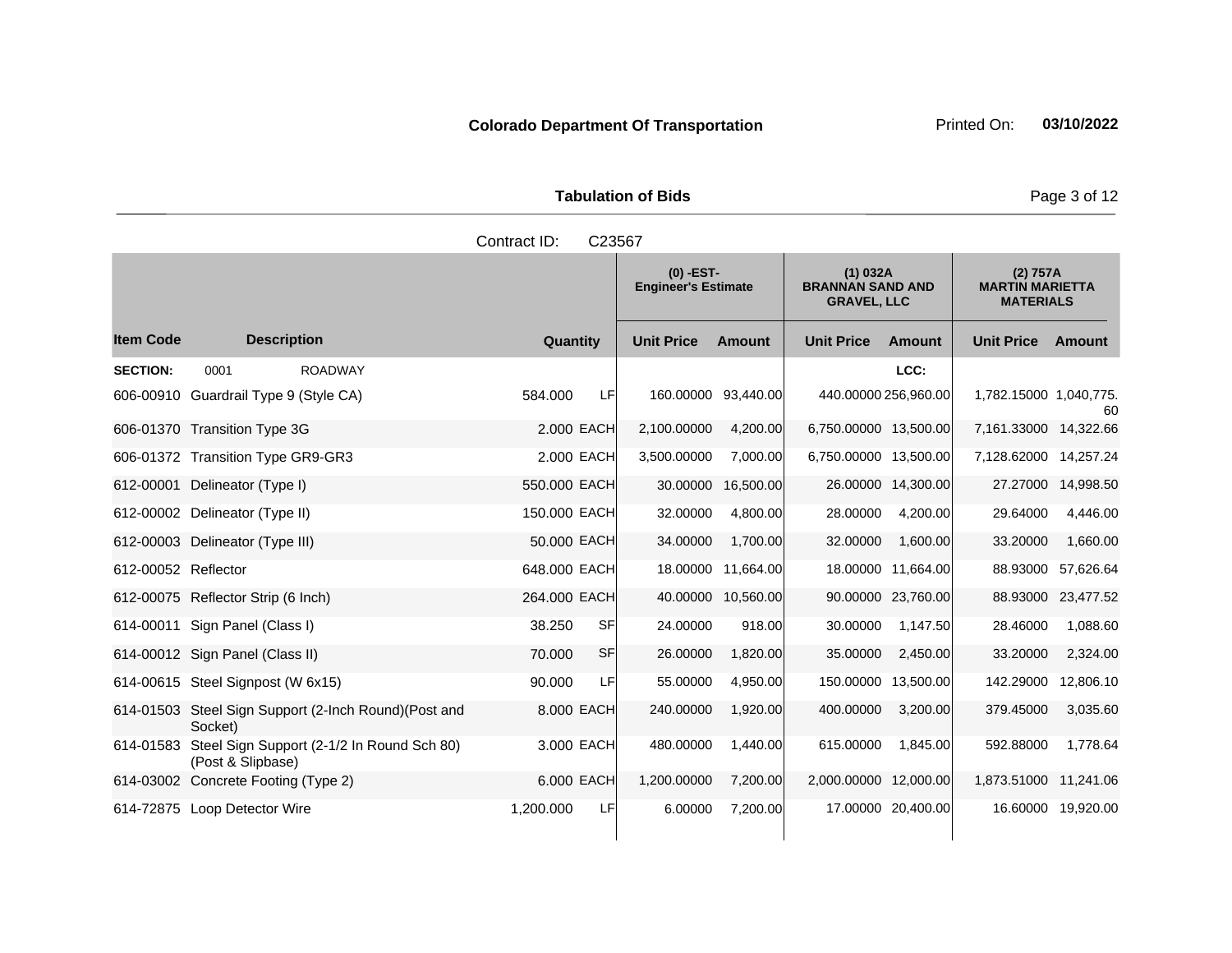Tabulation of Bids **Page 4 of 12** 

|                  |                                                                      | Contract ID: | C23567     |                                           |                     |                                                           |                     |                                                        |                     |
|------------------|----------------------------------------------------------------------|--------------|------------|-------------------------------------------|---------------------|-----------------------------------------------------------|---------------------|--------------------------------------------------------|---------------------|
|                  |                                                                      |              |            | $(0)$ -EST-<br><b>Engineer's Estimate</b> |                     | (1) 032A<br><b>BRANNAN SAND AND</b><br><b>GRAVEL, LLC</b> |                     | (2) 757A<br><b>MARTIN MARIETTA</b><br><b>MATERIALS</b> |                     |
| <b>Item Code</b> | <b>Description</b>                                                   | Quantity     |            | <b>Unit Price</b>                         | <b>Amount</b>       | <b>Unit Price</b>                                         | <b>Amount</b>       | <b>Unit Price</b>                                      | Amount              |
| <b>SECTION:</b>  | <b>ROADWAY</b><br>0001                                               |              |            |                                           |                     |                                                           | LCC:                |                                                        |                     |
|                  | 614-73005 Piezo (Electric) (Class II)                                |              | 6.000 EACH | 4,600.00000 27,600.00                     |                     | 2,800.00000                                               | 16,800.00           | 2,717.78000                                            | 16,306.68           |
|                  | 614-80001 Flashing Beacon (Solar Powered)                            |              | 6.000 EACH | 3,400.00000 20,400.00                     |                     | 5,500.00000 33,000.00                                     |                     | 5,567.17000 33,403.02                                  |                     |
|                  | 620-00002 Field Office (Class 2)                                     |              | 1.000 EACH | 28,000.00000 28,000.00                    |                     | 35,000.00000 35,000.00                                    |                     | 25,409.28000 25,409.28                                 |                     |
|                  | 620-00012 Field Laboratory (Class 2)                                 |              | 1.000 EACH | 26,000.00000 26,000.00                    |                     | 25,000.00000 25,000.00                                    |                     | 26,168.64000 26,168.64                                 |                     |
|                  | 620-00020 Sanitary Facility                                          |              | 2.000 EACH | 2,400.00000                               | 4,800.00            | 2,400.00000                                               | 4,800.00            | 1,168.24000                                            | 2,336.48            |
|                  | 626-00000 Mobilization                                               | 1.000        |            | L S 521,125.20000 521,125.20              |                     | 671,250.00000 671,250.00                                  |                     | 396,055.46000 396,055.46                               |                     |
|                  | 626-01113 Public Information Management (Tier III)                   | 90.000       | <b>DAY</b> | 100.00000                                 | 9,000.00            | 100.00000                                                 | 9,000.00            |                                                        | 128.51000 11,565.90 |
|                  | 627-00008 Modified Epoxy Pavement Marking                            | 705.000      | GAL        |                                           | 74.00000 52,170.00  |                                                           | 110.00000 77,550.00 |                                                        | 89.37000 63,005.85  |
|                  | 627-00013 Pavement Marking Paint (High Build)                        | 3,028.000    | GAL        |                                           | 31.00000 93,868.00  |                                                           | 34.00000 102,952.00 |                                                        | 41.71000 126,297.88 |
|                  | 627-01010 Preformed Plastic Pavement Marking (Type<br>$l$ )(Inlaid)  | 10,694.000   | SF         |                                           | 12.00000 128,328.00 |                                                           | 15.00000 160,410.00 |                                                        | 14.30000 152,924.20 |
| 627-30405        | Preformed Thermoplastic Pavement<br>Marking (Word-Symbol)            | 396.000      | SF         | 16.00000                                  | 6,336.00            | 23.00000                                                  | 9,108.00            | 20.26000                                               | 8,022.96            |
| 627-30408        | <b>Preformed Thermoplastic Pavement</b><br>Marking (Shield)          | 744.000      | SFI        |                                           | 24.00000 17,856.00  |                                                           | 25.00000 18,600.00  | 23.83000                                               | 17,729.52           |
| 627-30410        | <b>Preformed Thermoplastic Pavement</b><br>Marking (Xwalk-Stop Line) | 232,000      | SF         | 12.00000                                  | 2,784.00            | 19.00000                                                  | 4,408.00            | 14.30000                                               | 3,317.60            |
| 630-00000        | Flagging                                                             | 600.000 HOUR |            | 30.00000                                  | 18,000.00           |                                                           | 38.00000 22,800.00  | 39.00000                                               | 23,400.00           |
|                  | 630-00007 Traffic Control Inspection                                 | 28.000       | <b>DAY</b> | 300.00000                                 | 8,400.00            | 275.00000                                                 | 7,700.00            | 283.18000                                              | 7,929.04            |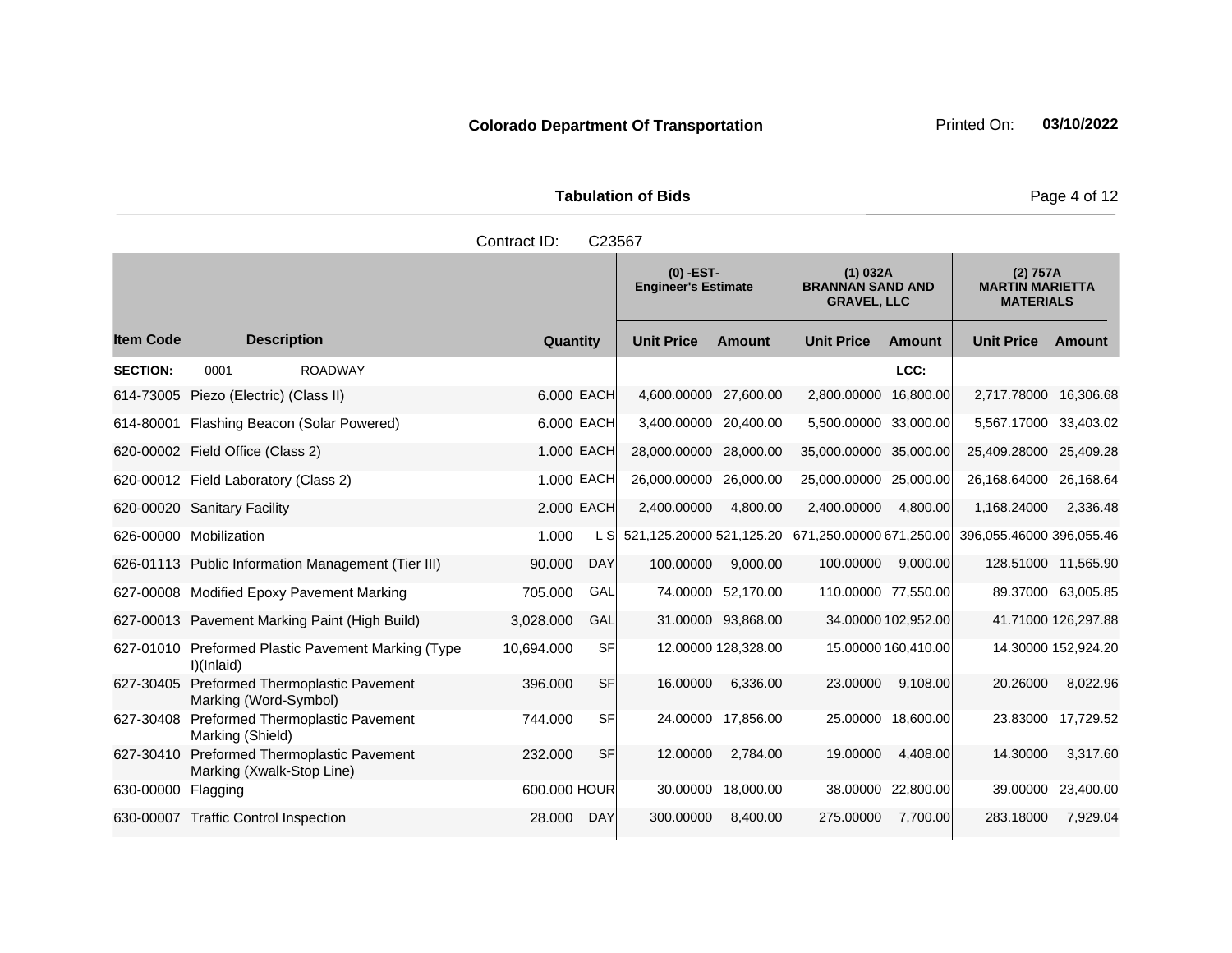|                        | <b>Tabulation of Bids</b> |
|------------------------|---------------------------|
| Contract $ID: C.23567$ |                           |

|                  |                                                                          |               | ◡▵◡◡៸                                     |               |                                                           |                    |                                                        |               |
|------------------|--------------------------------------------------------------------------|---------------|-------------------------------------------|---------------|-----------------------------------------------------------|--------------------|--------------------------------------------------------|---------------|
|                  |                                                                          |               | $(0)$ -EST-<br><b>Engineer's Estimate</b> |               | (1) 032A<br><b>BRANNAN SAND AND</b><br><b>GRAVEL, LLC</b> |                    | (2) 757A<br><b>MARTIN MARIETTA</b><br><b>MATERIALS</b> |               |
| <b>Item Code</b> | <b>Description</b>                                                       | Quantity      | <b>Unit Price</b>                         | <b>Amount</b> | <b>Unit Price</b>                                         | <b>Amount</b>      | <b>Unit Price</b>                                      | <b>Amount</b> |
| <b>SECTION:</b>  | <b>ROADWAY</b><br>0001                                                   |               |                                           |               |                                                           | LCC:               |                                                        |               |
|                  | 630-00012 Traffic Control Management                                     | 80.000<br>DAY | 900.00000                                 | 72,000.00     | 1,750.00000 140,000.00                                    |                    | 1,330.96000 106,476.80                                 |               |
|                  | 630-00015 Uniformed Traffic Control Coordination                         | 80.000 HOUR   | 60.00000                                  | 4,800.00      | 70.00000                                                  | 5,600.00           | 68.55000                                               | 5,484.00      |
|                  | 630-80335 Barricade (Type 3 M-A) (Temporary)                             | 4.000 EACH    | 160.00000                                 | 640.00        | 40.00000                                                  | 160.00             | 35.40000                                               | 141.60        |
|                  | 630-80341 Construction Traffic Sign (Panel Size A)                       | 70.000 EACH   | 50.00000                                  | 3,500.00      | 50.00000                                                  | 3.500.00           | 47.20000                                               | 3,304.00      |
|                  | 630-80342 Construction Traffic Sign (Panel Size B)                       | 58.000 EACH   | 70.00000                                  | 4,060.00      | 70.00000                                                  | 4,060.00           | 59.00000                                               | 3,422.00      |
|                  | 630-80343 Construction Traffic Sign (Panel Size C)                       | 14.000 EACH   | 90.00000                                  | 1,260.00      | 80.00000                                                  | 1.120.00           | 70.80000                                               | 991.20        |
|                  | 630-80355 Portable Message Sign Panel                                    | 8.000 EACH    | 5,500.00000                               | 44,000.00     | 2,490.00000                                               | 19,920.00          | 2,477.84000                                            | 19,822.72     |
|                  | 630-80358 Advance Warning Flashing or Sequencing<br>Arrow Panel (C Type) | 4.000 EACH    | 1,500.00000                               | 6,000.00      | 350.00000                                                 | 1,400.00           | 342.18000                                              | 1,368.72      |
|                  | 630-80360 Drum Channelizing Device                                       | 200.000 EACH  | 34.00000                                  | 6,800.00      | 30.00000                                                  | 6,000.00           | 29.50000                                               | 5,900.00      |
|                  | 630-80363 Drum Channelizing Device (With Light)<br>(Flashing)            | 16,000 EACH   | 38.00000                                  | 608.00        | 40.00000                                                  | 640.00             | 37.76000                                               | 604.16        |
| 630-80370        | Barrier (Temporary)                                                      | 600.000<br>LF | 35.00000                                  | 21,000.00     |                                                           | 45.00000 27,000.00 | 41.58000                                               | 24,948.00     |
|                  | 630-80380 Traffic Cone                                                   | 350.000 EACH  | 9.00000                                   | 3,150.00      | 10.00000                                                  | 3,500.00           | 7.08000                                                | 2,478.00      |
|                  | 630-80393 Stackable Vertical Panels                                      | 100.000 EACH  | 38.00000                                  | 3,800.00      | 20.00000                                                  | 2,000.00           | 17.70000                                               | 1,770.00      |
|                  | 630-85010 Impact Attenuator (Temporary)                                  | 1.000 EACH    | 4,000.00000                               | 4.000.00      | 6,500.00000                                               | 6,500.00           | 5,097.28000                                            | 5,097.28      |
|                  | 630-85041 Mobile Attenuator                                              | 80.000<br>DAY | 320.00000                                 | 25,600.00     | 1,000.00000 80,000.00                                     |                    | 975.80000                                              | 78,064.00     |

**Page 5 of 12**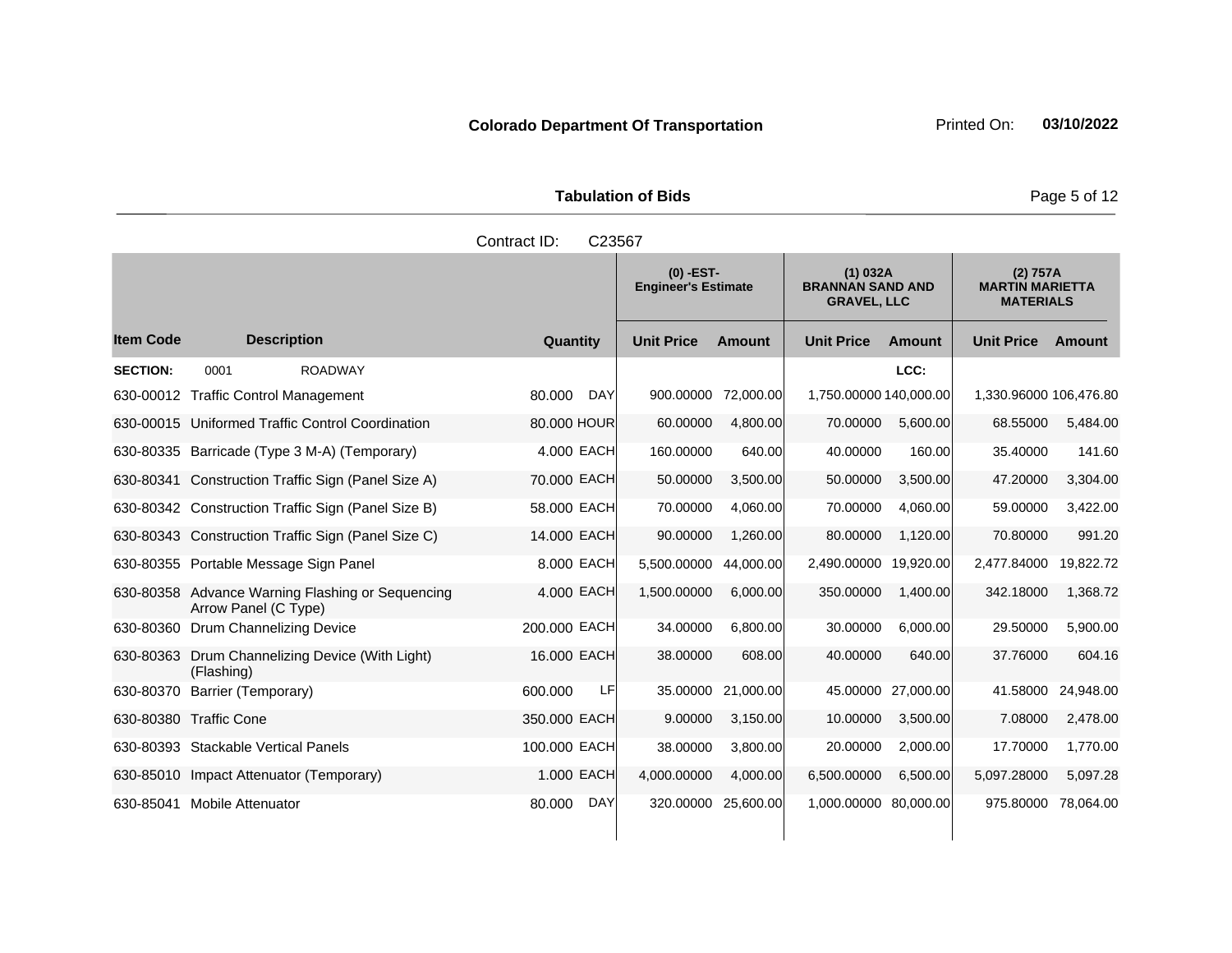**Tabulation of Bids Page 6 of 12** 

|                                           | Contract ID:<br>C <sub>23567</sub> |                                           |                |                   |                |                   |                |  |  |                                                           |  |                                                        |  |
|-------------------------------------------|------------------------------------|-------------------------------------------|----------------|-------------------|----------------|-------------------|----------------|--|--|-----------------------------------------------------------|--|--------------------------------------------------------|--|
|                                           |                                    | $(0)$ -EST-<br><b>Engineer's Estimate</b> |                |                   |                |                   |                |  |  | (1) 032A<br><b>BRANNAN SAND AND</b><br><b>GRAVEL, LLC</b> |  | (2) 757A<br><b>MARTIN MARIETTA</b><br><b>MATERIALS</b> |  |
| <b>Item Code</b><br><b>Description</b>    | Quantity                           | <b>Unit Price</b>                         | Amount         | <b>Unit Price</b> | Amount         | <b>Unit Price</b> | Amount         |  |  |                                                           |  |                                                        |  |
| <b>SECTION:</b><br><b>ROADWAY</b><br>0001 |                                    |                                           |                |                   | LCC:           |                   |                |  |  |                                                           |  |                                                        |  |
| 632-00000<br>Night Work Lighting          | L Sl<br>1.000                      | 30,000.00000 30,000.00                    |                | 55,000.00000      | 55,000.00      | 53,762.54000      | 53.762.54      |  |  |                                                           |  |                                                        |  |
| <b>Section Totals:</b>                    |                                    |                                           | \$7,909,312.00 |                   | \$8,027,827.75 |                   | \$8,514,360.52 |  |  |                                                           |  |                                                        |  |
| <b>Contract Grand Totals</b>              |                                    |                                           | \$7,909,312.00 |                   | \$8,027,827.75 |                   | \$8,514,360.52 |  |  |                                                           |  |                                                        |  |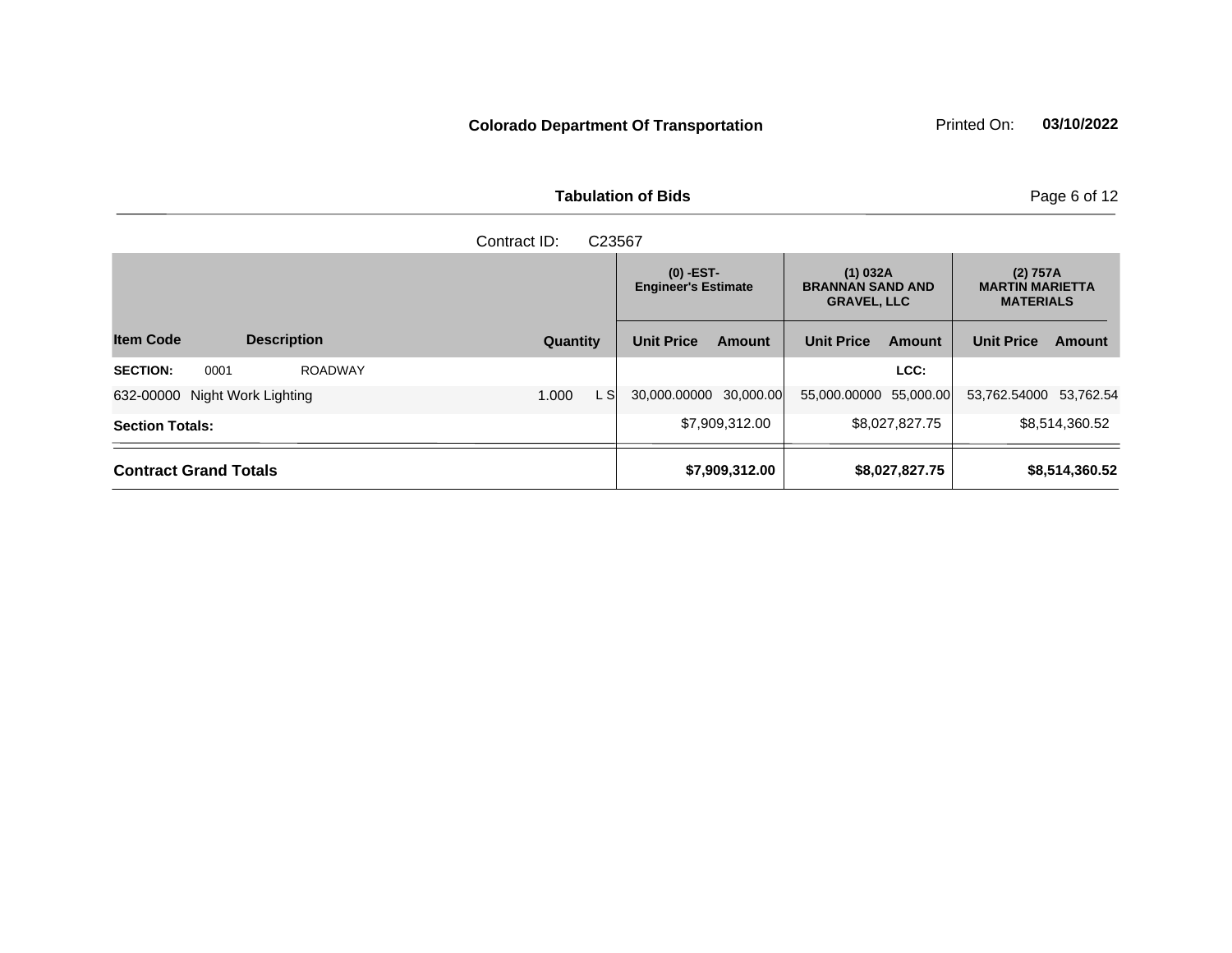|                     | <b>Tabulation of Bids</b> |          |
|---------------------|---------------------------|----------|
| Contract ID: C23567 |                           |          |
|                     | (3) 672A                  | (4) 924A |

|                     |                                                                 |                          | (3) 672A<br><b>OLDCASTLE SW GROUP,</b><br>INC. |                     | $(4)$ 924A<br><b>ASPHALT SPECIALTIES</b><br>CO., INC. |                    |                   |               |
|---------------------|-----------------------------------------------------------------|--------------------------|------------------------------------------------|---------------------|-------------------------------------------------------|--------------------|-------------------|---------------|
| <b>Item Code</b>    | <b>Description</b>                                              | Quantity                 | <b>Unit Price</b>                              | <b>Amount</b>       | <b>Unit Price</b>                                     | <b>Amount</b>      | <b>Unit Price</b> | <b>Amount</b> |
| <b>SECTION:</b>     | 0001<br><b>ROADWAY</b>                                          |                          |                                                |                     |                                                       | LCC:               |                   |               |
| 202-00090           | <b>Removal of Delineator</b>                                    | 375.000 EACH             | 14.55000                                       | 5,456.25            | 12.00000                                              | 4,500.00           |                   |               |
|                     | 202-00220 Removal of Asphalt Mat                                | SY<br>100.000            | 26.35000                                       | 2,635.00            | 45.40000                                              | 4,540.00           |                   |               |
|                     | 202-00240 Removal of Asphalt Mat (Planing)                      | <b>SY</b><br>324,332.000 |                                                | 2.71000 878,939.72  |                                                       | 2.60000 843,263.20 |                   |               |
|                     | 202-00250 Removal of Pavement Marking                           | 60,000.000<br><b>SF</b>  |                                                | 0.79000 47,400.00   |                                                       | 0.60000 36,000.00  |                   |               |
|                     | 202-00810 Removal of Ground Sign                                | 14,000 EACH              | 150.00000                                      | 2,100.00            | 300.00000                                             | 4,200.00           |                   |               |
|                     | 202-00821 Removal of Sign Panel                                 | 2.000 EACH               | 125.00000                                      | 250.00              | 90.00000                                              | 180.00             |                   |               |
|                     | 202-01170 Removal of Guardrail Type 7                           | LF<br>584.000            |                                                | 61.00000 35,624.00  |                                                       | 60.00000 35,040.00 |                   |               |
|                     | 202-04010 Clean Inlet                                           | 29.000 EACH              | 1,155.00000 33,495.00                          |                     | 3,000.00000                                           | 87,000.00          |                   |               |
| 203-01597 Potholing |                                                                 | 30,000 HOUR              |                                                | 425.00000 12,750.00 | 318.00000                                             | 9,540.00           |                   |               |
|                     | 208-00024 Erosion Log (Type 3)(20 Inch)                         | LF<br>100.000            | 11.00000                                       | 1,100.00            | 10.75000                                              | 1,075.00           |                   |               |
|                     | 208-00035 Aggregate Bag                                         | LF<br>100.000            | 11.00000                                       | 1,100.00            | 11.15000                                              | 1,115.00           |                   |               |
|                     | 208-00046 Pre-fabricated Concrete Washout Structure<br>(Type 1) | 2.000 EACH               | 3,050.00000                                    | 6,100.00            | 600.00000                                             | 1,200.00           |                   |               |
|                     | 208-00056 Storm Drain Inlet Protection (Type III)               | 30.000 EACH              | 220.00000                                      | 6,600.00            | 211.45000                                             | 6,343.50           |                   |               |
|                     | 208-00075 Pre-fabricated Vehicle Tracking Pad                   | 1.000 EACH               | 3,050.00000                                    | 3,050.00            | 7,200.00000                                           | 7,200.00           |                   |               |
|                     | 208-00103 Removal and Disposal of Sediment (Labor)              | 15.000 HOUR              | 105.00000                                      | 1,575.00            | 83.80000                                              | 1,257.00           |                   |               |
|                     |                                                                 |                          |                                                |                     |                                                       |                    |                   |               |

**Page 7 of 12** 

 $\mathcal{L}(\mathcal{A})$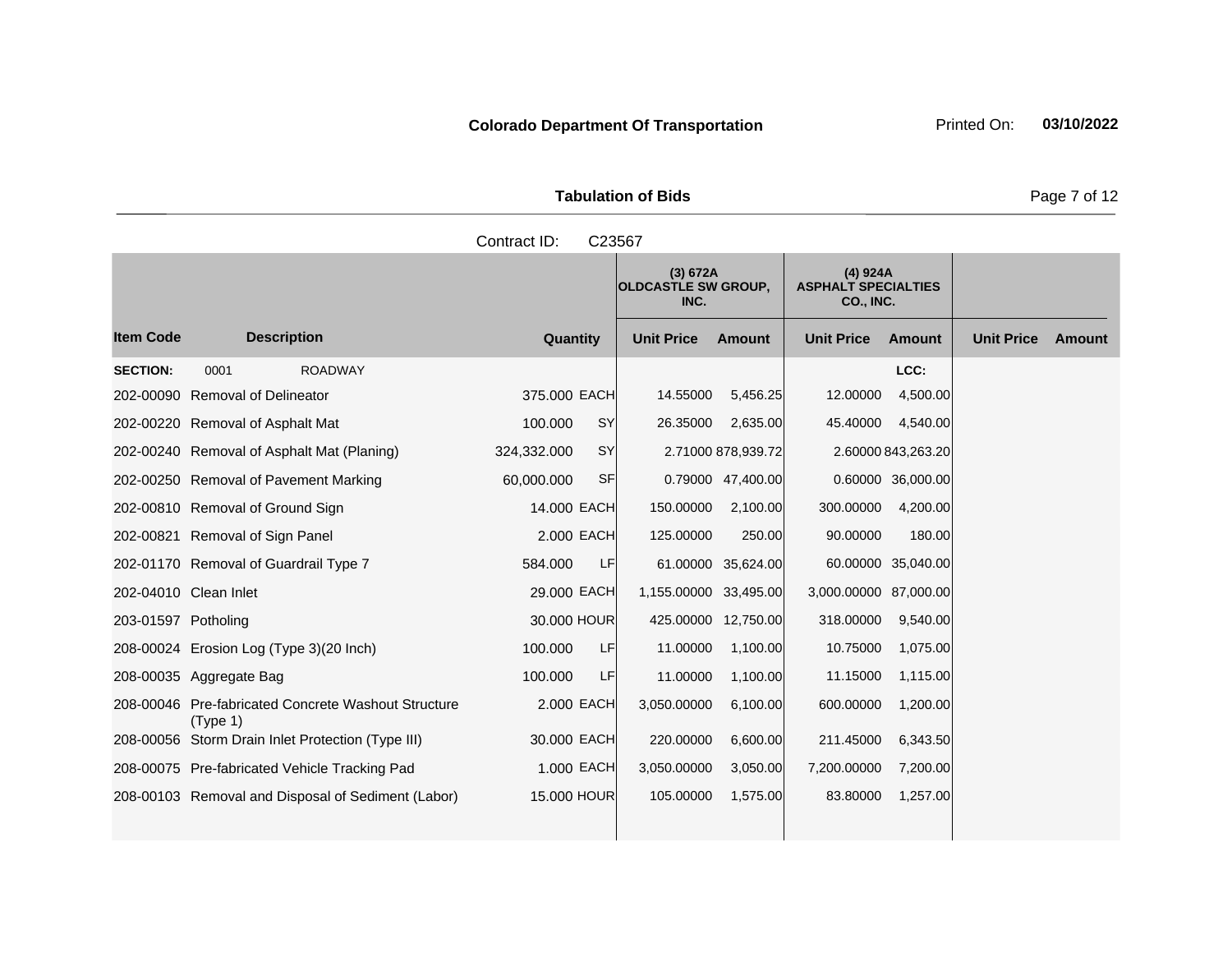| <b>Tabulation of Bids</b> |
|---------------------------|
|                           |

|                  |                                                           | Contract ID:             | C23567            |                                        |                      |                                                     |                   |        |
|------------------|-----------------------------------------------------------|--------------------------|-------------------|----------------------------------------|----------------------|-----------------------------------------------------|-------------------|--------|
|                  |                                                           |                          | INC.              | (3) 672A<br><b>OLDCASTLE SW GROUP,</b> |                      | (4) 924A<br><b>ASPHALT SPECIALTIES</b><br>CO., INC. |                   |        |
| <b>Item Code</b> | <b>Description</b>                                        | Quantity                 | <b>Unit Price</b> | <b>Amount</b>                          | <b>Unit Price</b>    | <b>Amount</b>                                       | <b>Unit Price</b> | Amount |
| <b>SECTION:</b>  | <b>ROADWAY</b><br>0001                                    |                          |                   |                                        |                      | LCC:                                                |                   |        |
|                  | 208-00105 Removal and Disposal of Sediment<br>(Equipment) | 15.000 HOUR              | 160.00000         | 2,400.00                               | 181.40000            | 2,721.00                                            |                   |        |
|                  | 208-00107 Removal of Trash                                | 40,000 HOUR              | 160.00000         | 6,400.00                               | 142.30000            | 5,692.00                                            |                   |        |
|                  | 210-00815 Reset Sign Panel                                | 3.000 EACH               | 155.00000         | 465.00                                 | 180.00000            | 540.00                                              |                   |        |
|                  | 212-00006 Seeding (Native)                                | 0.500 ACRE               | 7,715.00000       | 3,857.50                               | 7,620.00000          | 3,810.00                                            |                   |        |
|                  | 213-00003 Mulching (Weed Free)                            | 0.500 ACRE               | 4,860.00000       | 2,430.00                               | 4,801.80000          | 2,400.90                                            |                   |        |
|                  | 213-00061 Mulch Tackifier                                 | 125.000<br>LB            | 17.90000          | 2,237.50                               | 17.70000             | 2,212.50                                            |                   |        |
|                  | 240-00000 Wildlife Biologist                              | 60.000 HOUR              | 103.50000         | 6,210.00                               | 96.00000             | 5,760.00                                            |                   |        |
|                  | 240-00010 Removal of Nests                                | 60.000 HOUR              | 109.50000         | 6,570.00                               | 84.00000             | 5,040.00                                            |                   |        |
|                  | 304-06000 Aggregate Base Course (Class 6)                 | <b>TON</b><br>20.000     | 55.00000          | 1,100.00                               | 331.05000            | 6,621.00                                            |                   |        |
|                  | 304-06008 Aggregate Base Course (Class 6) (Special)       | 141.000<br>CY            |                   | 115.00000 16,215.00                    |                      | 214.65000 30,265.65                                 |                   |        |
|                  | 403-00720 Hot Mix Asphalt (Patching) (Asphalt)            | 220.000<br><b>TON</b>    |                   | 265.00000 58,300.00                    |                      | 226.95000 49,929.00                                 |                   |        |
|                  | 403-09221 Stone Matrix Asphalt (Fibers) (Asphalt)         | <b>TON</b><br>40,588.000 |                   | 141.05000 5,724,937<br>40              | 155.70000 6,319,551. | 60                                                  |                   |        |
|                  | 408-01100 Joint Sealant                                   | 995.000<br>LF            |                   | 36.45000 36,267.75                     |                      | 19.90000 19,800.50                                  |                   |        |
|                  | 411-10255 Emulsified Asphalt (Slow-Setting)               | 16,217.000<br>GAL        |                   | 8.85000 143,520.45                     |                      | 10.50000 170,278.50                                 |                   |        |
|                  | 420-00200 Geotextile (Weed Barrier)                       | SY<br>1,685.000          |                   | 12.15000 20,472.75                     |                      | 6.35000 10,699.75                                   |                   |        |
|                  |                                                           |                          |                   |                                        |                      |                                                     |                   |        |

**Page 8 of 12**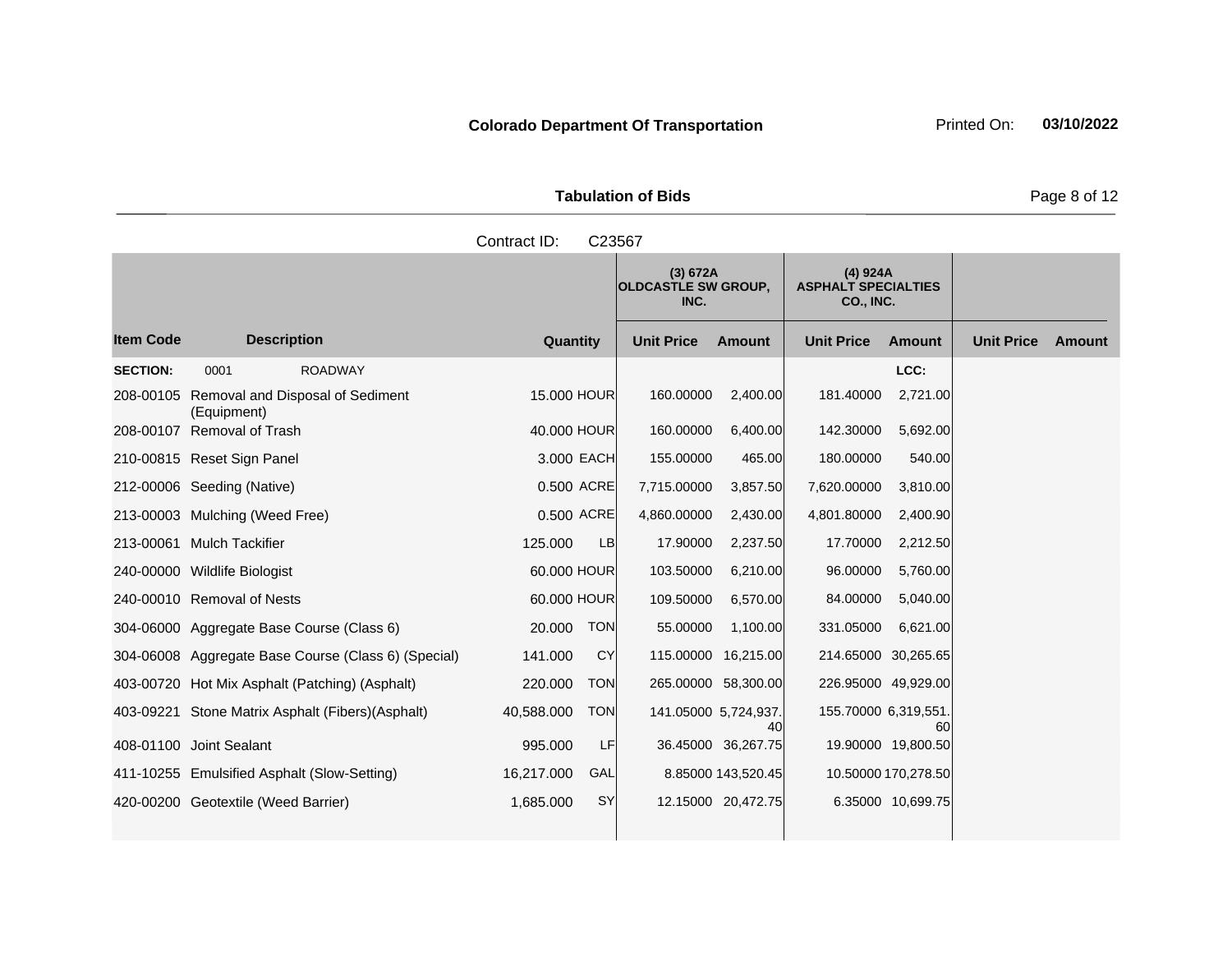**Tabulation of Bids** Page 9 of 12

|                     |                                                                           | Contract ID:    | C23567 |                                                |                    |                                                     |                    |                   |               |
|---------------------|---------------------------------------------------------------------------|-----------------|--------|------------------------------------------------|--------------------|-----------------------------------------------------|--------------------|-------------------|---------------|
|                     |                                                                           |                 |        | (3) 672A<br><b>OLDCASTLE SW GROUP,</b><br>INC. |                    | (4) 924A<br><b>ASPHALT SPECIALTIES</b><br>CO., INC. |                    |                   |               |
| <b>Item Code</b>    | <b>Description</b>                                                        | <b>Quantity</b> |        | <b>Unit Price</b>                              | <b>Amount</b>      | <b>Unit Price</b>                                   | <b>Amount</b>      | <b>Unit Price</b> | <b>Amount</b> |
| <b>SECTION:</b>     | <b>ROADWAY</b><br>0001                                                    |                 |        |                                                |                    |                                                     | LCC:               |                   |               |
|                     | 606-00910 Guardrail Type 9 (Style CA)                                     | 584.000         | LF.    | 1,825.00000 1,065,800.                         | 00l                | 1,800.00000 1,051,200.                              | 00                 |                   |               |
|                     | 606-01370 Transition Type 3G                                              | 2,000 EACH      |        | 7,450.00000 14,900.00                          |                    | 7,356.00000 14,712.00                               |                    |                   |               |
|                     | 606-01372 Transition Type GR9-GR3                                         | 2,000 EACH      |        | 7,290.00000 14,580.00                          |                    | 7,200.00000 14,400.00                               |                    |                   |               |
|                     | 612-00001 Delineator (Type I)                                             | 550.000 EACH    |        |                                                | 27.95000 15,372.50 |                                                     | 54.00000 29,700.00 |                   |               |
|                     | 612-00002 Delineator (Type II)                                            | 150,000 EACH    |        | 30.40000                                       | 4,560.00           | 57.00000                                            | 8,550.00           |                   |               |
|                     | 612-00003 Delineator (Type III)                                           | 50,000 EACH     |        | 34.00000                                       | 1,700.00           | 60.00000                                            | 3,000.00           |                   |               |
| 612-00052 Reflector |                                                                           | 648,000 EACH    |        |                                                | 30.50000 19,764.00 |                                                     | 78.00000 50,544.00 |                   |               |
|                     | 612-00075 Reflector Strip (6 Inch)                                        | 264,000 EACH    |        |                                                | 91.00000 24,024.00 |                                                     | 72.00000 19,008.00 |                   |               |
|                     | 614-00011 Sign Panel (Class I)                                            | 38.250          | SF     | 29.00000                                       | 1,109.25           | 24.00000                                            | 918.00             |                   |               |
|                     | 614-00012 Sign Panel (Class II)                                           | 70.000          | SF     | 34.00000                                       | 2,380.00           | 30.00000                                            | 2,100.00           |                   |               |
|                     | 614-00615 Steel Signpost (W 6x15)                                         | 90.000          | LF     | 145.50000                                      | 13,095.00          | 106.80000                                           | 9,612.00           |                   |               |
|                     | 614-01503 Steel Sign Support (2-Inch Round)(Post and<br>Socket)           | 8.000 EACH      |        | 390.00000                                      | 3,120.00           | 780.00000                                           | 6,240.00           |                   |               |
|                     | 614-01583 Steel Sign Support (2-1/2 In Round Sch 80)<br>(Post & Slipbase) | 3.000 EACH      |        | 610.00000                                      | 1,830.00           | 1,020.00000                                         | 3,060.00           |                   |               |

614-03002 Concrete Footing (Type 2) 6.000 EACH 3,645.00000 21,870.00 3,600.00000 21,600.00 614-72875 Loop Detector Wire 1,200.000 LF 17.00000 20,400.00 16.80000 20,160.00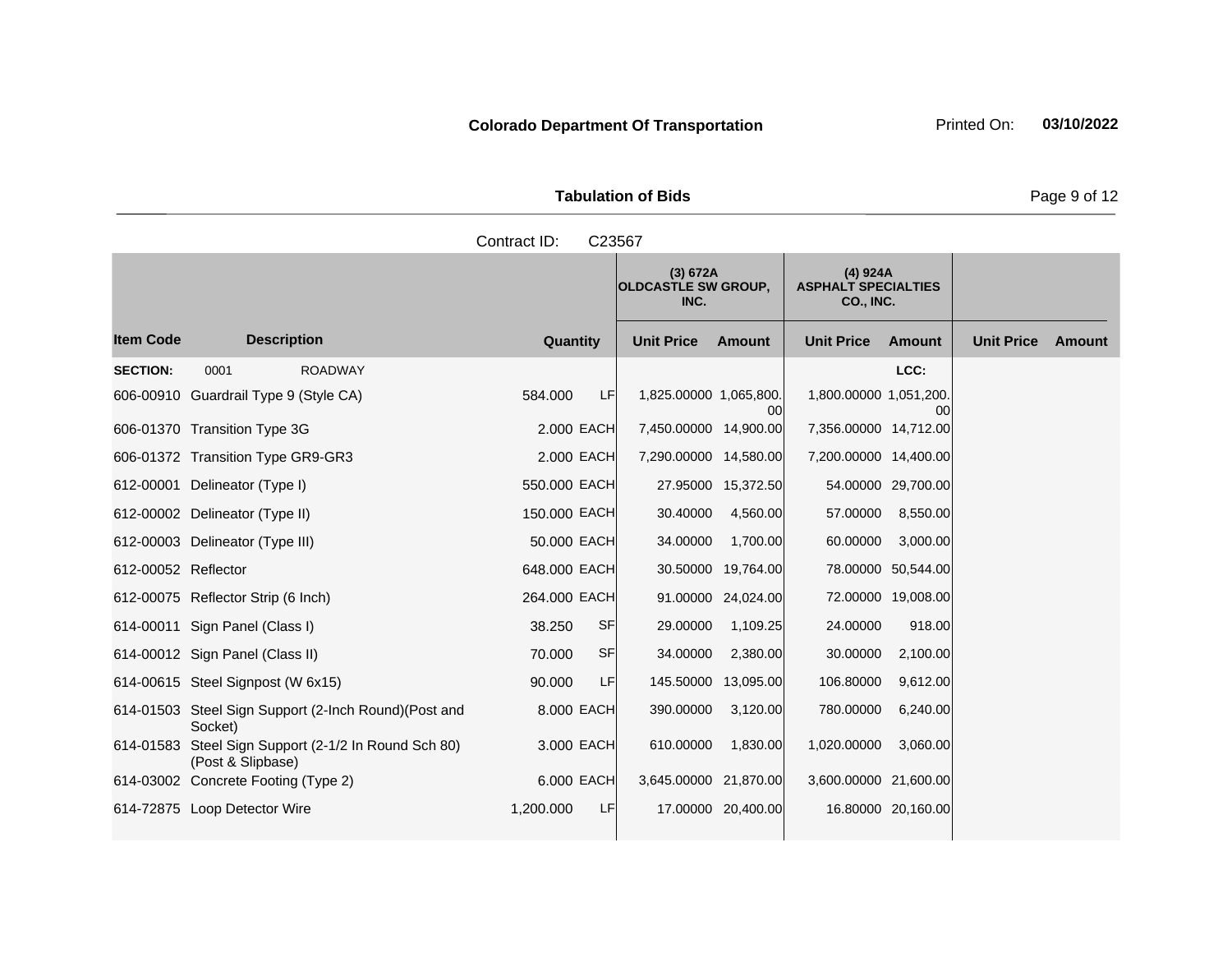|                     | <b>Tabulation of Bids</b> |  |
|---------------------|---------------------------|--|
| Contract ID: C23567 |                           |  |
|                     |                           |  |

|                    |                                                                  |              |            | (3) 672A<br><b>OLDCASTLE SW GROUP,</b><br>INC. |                     | (4) 924A<br><b>ASPHALT SPECIALTIES</b><br><b>CO., INC.</b> |                     |                   |        |
|--------------------|------------------------------------------------------------------|--------------|------------|------------------------------------------------|---------------------|------------------------------------------------------------|---------------------|-------------------|--------|
| <b>Item Code</b>   | <b>Description</b>                                               | Quantity     |            | <b>Unit Price</b>                              | Amount              | <b>Unit Price</b>                                          | <b>Amount</b>       | <b>Unit Price</b> | Amount |
| <b>SECTION:</b>    | 0001<br><b>ROADWAY</b>                                           |              |            |                                                |                     |                                                            | LCC:                |                   |        |
|                    | 614-73005 Piezo (Electric) (Class II)                            |              | 6.000 EACH | 2,785.00000 16,710.00                          |                     | 2,750.40000 16,502.40                                      |                     |                   |        |
|                    | 614-80001 Flashing Beacon (Solar Powered)                        |              | 6.000 EACH | 5,700.00000 34,200.00                          |                     | 5,634.00000 33,804.00                                      |                     |                   |        |
|                    | 620-00002 Field Office (Class 2)                                 |              | 1.000 EACH | 35,850.00000 35,850.00                         |                     | 39,479.00000 39,479.00                                     |                     |                   |        |
|                    | 620-00012 Field Laboratory (Class 2)                             |              | 1.000 EACH | 34,300.00000 34,300.00                         |                     | 20,470.50000 20,470.50                                     |                     |                   |        |
|                    | 620-00020 Sanitary Facility                                      |              | 2.000 EACH | 3,040.00000                                    | 6,080.00            | 3,947.90000                                                | 7,895.80            |                   |        |
|                    | 626-00000 Mobilization                                           | 1.000        |            | L S 572,560.00000 572,560.00                   |                     | 534,516.70000 534,516.70                                   |                     |                   |        |
|                    | 626-01113 Public Information Management (Tier III)               | 90.000       | <b>DAY</b> |                                                | 214.85000 19,336.50 | 152.40000 13,716.00                                        |                     |                   |        |
|                    | 627-00008 Modified Epoxy Pavement Marking                        | 705.000      | GAL        |                                                | 126.30000 89,041.50 | 114.00000 80,370.00                                        |                     |                   |        |
|                    | 627-00013 Pavement Marking Paint (High Build)                    | 3,028.000    | GAL        |                                                | 65.60000 198,636.80 |                                                            | 38.40000 116,275.20 |                   |        |
|                    | 627-01010 Preformed Plastic Pavement Marking (Type<br>I)(Inlaid) | 10,694.000   | <b>SF</b>  |                                                | 18.00000 192,492.00 |                                                            | 14.40000 153,993.60 |                   |        |
| 627-30405          | Preformed Thermoplastic Pavement<br>Marking (Word-Symbol)        | 396.000      | <b>SF</b>  | 21.90000                                       | 8,672.40            | 21.60000                                                   | 8,553.60            |                   |        |
|                    | 627-30408 Preformed Thermoplastic Pavement<br>Marking (Shield)   | 744.000      | <b>SF</b>  |                                                | 21.90000 16,293.60  |                                                            | 24.00000 17,856.00  |                   |        |
| 627-30410          | Preformed Thermoplastic Pavement<br>Marking (Xwalk-Stop Line)    | 232.000      | <b>SF</b>  | 14.60000                                       | 3,387.20            | 18.00000                                                   | 4,176.00            |                   |        |
| 630-00000 Flagging |                                                                  | 600.000 HOUR |            |                                                | 41.30000 24,780.00  |                                                            | 39.65000 23,790.00  |                   |        |
|                    | 630-00007 Traffic Control Inspection                             | 28,000       | DAY        |                                                | 425.00000 11,900.00 | 288.00000                                                  | 8,064.00            |                   |        |

**Tabulation of Bids** Page 10 of 12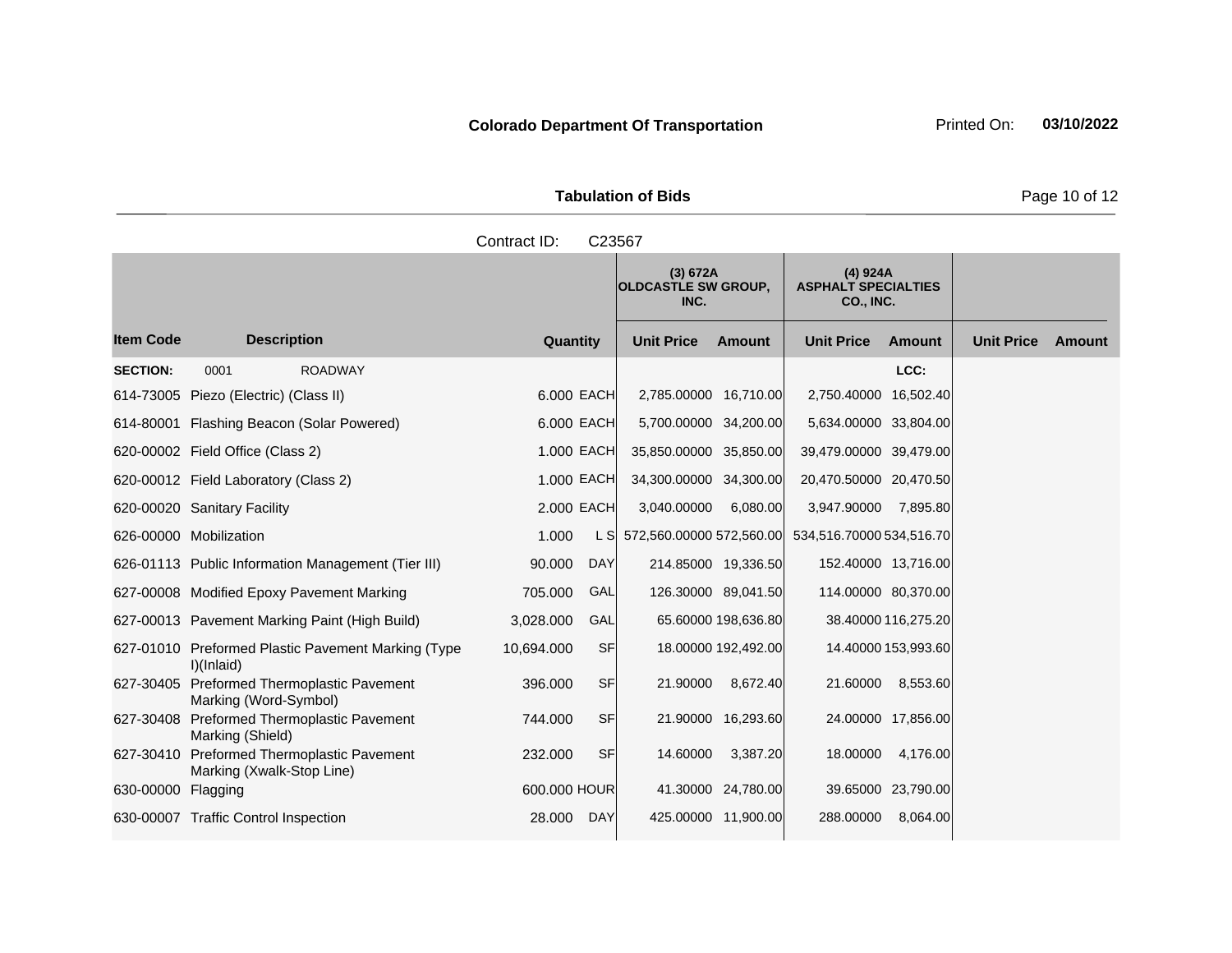**Tabulation of Bids** Page 11 of 12

| Contract ID:<br>C23567 |                                                    |                      |                                                                                                       |               |                        |               |                   |        |  |  |
|------------------------|----------------------------------------------------|----------------------|-------------------------------------------------------------------------------------------------------|---------------|------------------------|---------------|-------------------|--------|--|--|
|                        |                                                    |                      | (4) 924A<br>(3) 672A<br><b>OLDCASTLE SW GROUP.</b><br><b>ASPHALT SPECIALTIES</b><br>CO., INC.<br>INC. |               |                        |               |                   |        |  |  |
| <b>Item Code</b>       | <b>Description</b>                                 | Quantity             | <b>Unit Price</b>                                                                                     | <b>Amount</b> | <b>Unit Price</b>      | <b>Amount</b> | <b>Unit Price</b> | Amount |  |  |
| <b>SECTION:</b>        | <b>ROADWAY</b><br>0001                             |                      |                                                                                                       |               |                        | LCC:          |                   |        |  |  |
|                        | 630-00012 Traffic Control Management               | <b>DAY</b><br>80.000 | 1,820.00000 145,600.00                                                                                |               | 1,353.60000 108,288.00 |               |                   |        |  |  |
|                        | 630-00015 Uniformed Traffic Control Coordination   | 80,000 HOUR          | 72.90000                                                                                              | 5,832.00      | 69.70000               | 5,576.00      |                   |        |  |  |
|                        | 630-80335 Barricade (Type 3 M-A) (Temporary)       | 4.000 EACH           | 425.00000                                                                                             | 1,700.00      | 36.00000               | 144.00        |                   |        |  |  |
|                        | 630-80341 Construction Traffic Sign (Panel Size A) | 70.000 EACH          | 66.80000                                                                                              | 4,676.00      | 48.00000               | 3,360.00      |                   |        |  |  |
|                        | 630-80342 Construction Traffic Sign (Panel Size B) | 58.000 EACH          | 79.00000                                                                                              | 4,582.00      | 60.00000               | 3,480.00      |                   |        |  |  |
|                        | 630-80343 Construction Traffic Sign (Panel Size C) | 14.000 EACH          | 91.00000                                                                                              | 1,274.00      | 72.00000               | 1,008.00      |                   |        |  |  |

4.000 EACH 1,520.00000 6,080.00 348.00000 1,392.00

16.000 EACH 66.80000 1,068.80 38.40000 614.40

630-80355 Portable Message Sign Panel 8.000 EACH 7,900.00000 63,200.00 2,520.00000 20,160.00

630-80360 Drum Channelizing Device 200.000 EACH 54.70000 10,940.00 30.00000 6,000.00

630-80370 Barrier (Temporary) 600.000 LF 42.55000 25,530.00 42.00000 25,200.00 630-80380 Traffic Cone 350.000 EACH 21.90000 7,665.00 7.20000 2,520.00 630-80393 Stackable Vertical Panels 100.000 EACH 54.70000 5,470.00 18.00000 1,800.00 630-85010 Impact Attenuator (Temporary) 1.000 EACH 6,075.00000 6,075.00 5,184.00000 5,184.00 630-85041 Mobile Attenuator 80.000 DAY 1,215.00000 97,200.00 992.40000 79,392.00

630-80358 Advance Warning Flashing or Sequencing Arrow Panel (C Type)

630-80363 Drum Channelizing Device (With Light)

(Flashing)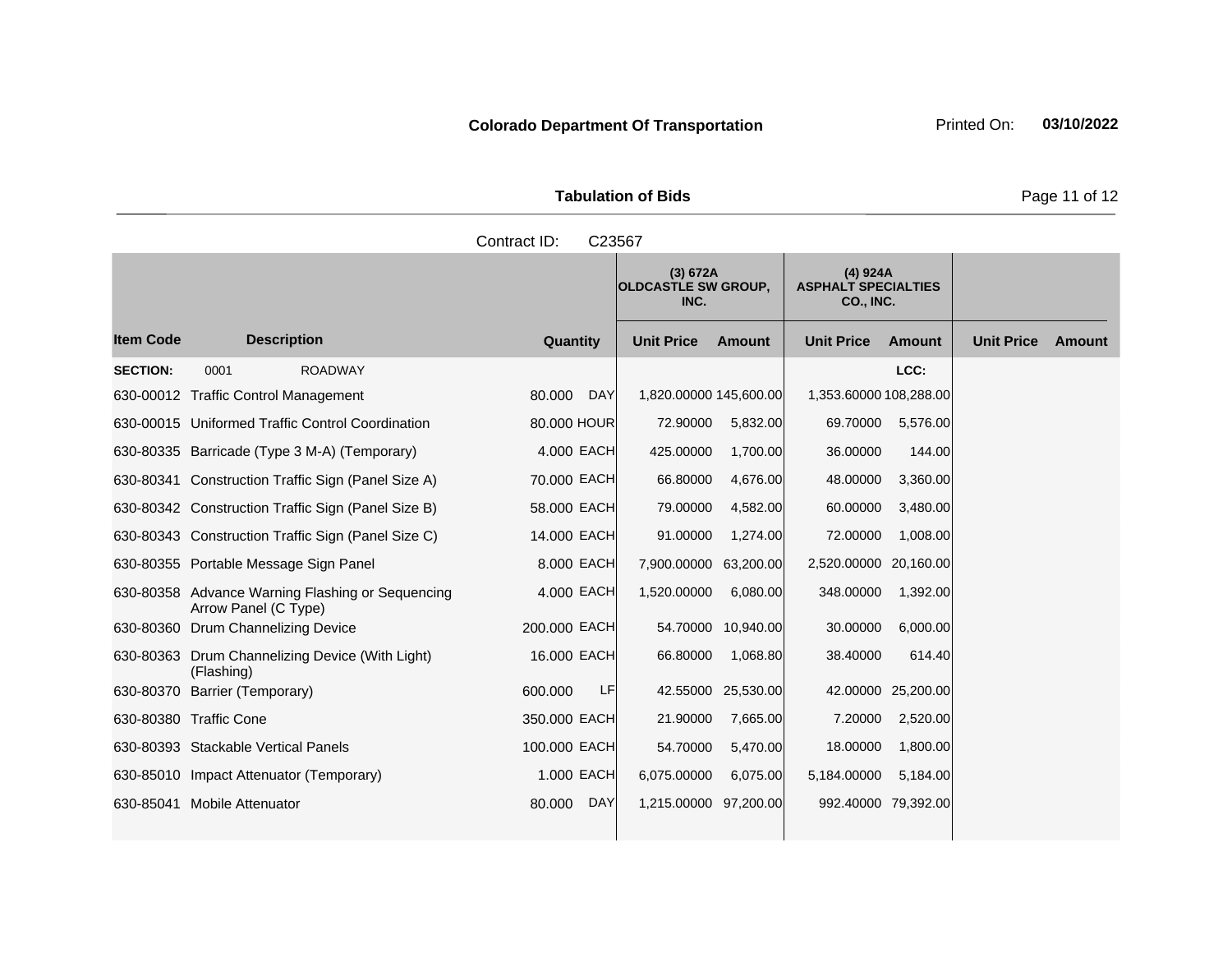|                     | <b>Tabulation of Bids</b> |  |
|---------------------|---------------------------|--|
| Contract ID: C23567 |                           |  |
|                     |                           |  |

|                                           |               | (3) 672A<br><b>OLDCASTLE SW GROUP,</b><br>INC. |                | (4) 924A<br><b>ASPHALT SPECIALTIES</b><br>CO., INC. |                 |                   |               |
|-------------------------------------------|---------------|------------------------------------------------|----------------|-----------------------------------------------------|-----------------|-------------------|---------------|
| <b>Item Code</b><br><b>Description</b>    | Quantity      | <b>Unit Price</b>                              | Amount         | <b>Unit Price</b>                                   | <b>Amount</b>   | <b>Unit Price</b> | <b>Amount</b> |
| <b>ROADWAY</b><br><b>SECTION:</b><br>0001 |               |                                                |                |                                                     | LCC:            |                   |               |
| 632-00000 Night Work Lighting             | 1.000<br>L Sl | 12,150.00000 12,150.00                         |                | 78,000.00000 78,000.00                              |                 |                   |               |
| <b>Section Totals:</b>                    |               |                                                | \$9,957,345.87 |                                                     | \$10,354,161.30 |                   |               |
| <b>Contract Grand Totals</b>              |               |                                                | \$9,957,345.87 |                                                     | \$10,354,161.30 |                   |               |

**Page 12 of 12**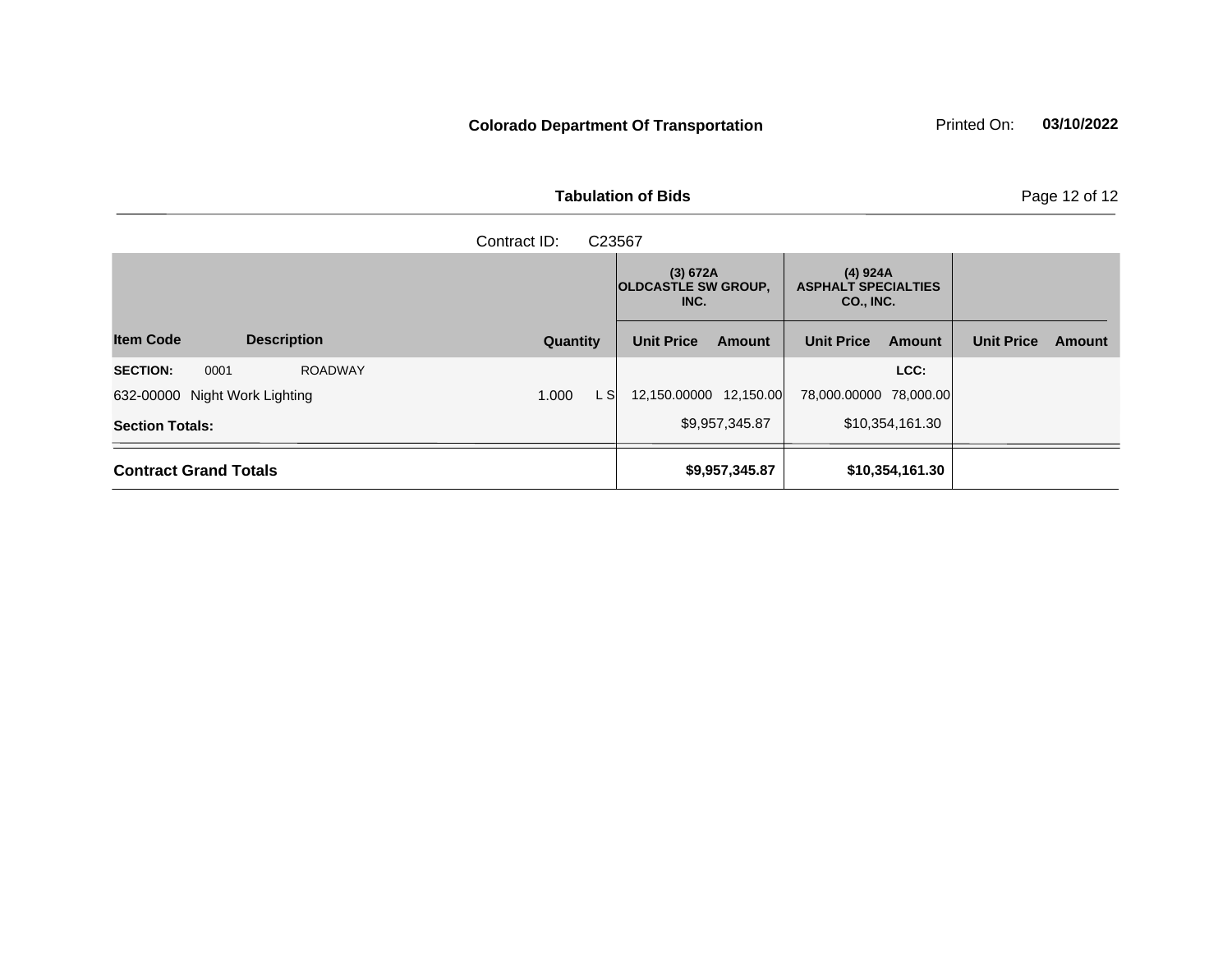**Low Bid Item Analysis Page 1 of 7** 

Contract ID: C23567

| Line            | Item/<br>Description                       | Quantity                                       | Estimated<br>Price | <b>Bid Price/</b><br>Units | Estimated<br>Amount | <b>Bid Amount</b> | <b>Bid Est</b><br>% | Overrun $(+)$<br>Underrun (-) |
|-----------------|--------------------------------------------|------------------------------------------------|--------------------|----------------------------|---------------------|-------------------|---------------------|-------------------------------|
| <b>SECTION:</b> | 0001                                       | <b>ROADWAY</b>                                 |                    |                            |                     |                   |                     |                               |
| 0005            | 202-00090<br>Removal of Delineator         | 375,000                                        | 8.00000            | 14.00000<br><b>EACH</b>    | 3,000.00            | 5,250.00          | 175.00%             | 2,250.00                      |
| 0010            | 202-00220<br>Removal of Asphalt Mat        | 100.000                                        | 7.00000            | 145.00000<br><b>SY</b>     | 700.00              | 14,500.00         | 2071.43%            | 13,800.00                     |
| 0015            | 202-00240                                  | 324,332.00<br>Removal of Asphalt Mat (Planing) | 2.40000            | 2.25000<br>SY              | 778,396.80          | 729,747.00        | 93.75%              | $-48,649.80$                  |
| 0020            | 202-00250<br>Removal of Pavement Marking   | 60,000.000                                     | 0.60000            | 0.55000<br><b>SF</b>       | 36,000.00           | 33,000.00         | 91.67%              | $-3,000.00$                   |
| 0025            | 202-00810<br>Removal of Ground Sign        | 14.000                                         | 120.00000          | 150.00000<br><b>EACH</b>   | 1,680.00            | 2,100.00          | 125.00%             | 420.00                        |
| 0030            | 202-00821<br>Removal of Sign Panel         | 2.000                                          | 60.00000           | 110.00000<br><b>EACH</b>   | 120.00              | 220.00            | 183.33%             | 100.00                        |
| 0035            | 202-01170<br>Removal of Guardrail Type 7   | 584.000                                        | 26.00000           | 55.00000<br>LF             | 15,184.00           | 32,120.00         | 211.54%             | 16,936.00                     |
| 0040            | 202-04010<br>Clean Inlet                   | 29,000                                         | 600.00000          | 300.00000<br><b>EACH</b>   | 17,400.00           | 8,700.00          | 50.00%              | $-8,700.00$                   |
| 0045            | 203-01597<br>Potholing                     | 30.000                                         | 280.00000          | 250.00000<br><b>HOUR</b>   | 8,400.00            | 7,500.00          | 89.29%              | $-900.00$                     |
| 0050            | 208-00024<br>Erosion Log (Type 3)(20 Inch) | 100.000                                        | 7.00000            | 40.00000<br>LF             | 700.00              | 4,000.00          | 571.43%             | 3,300.00                      |
| 0055            | 208-00035<br>Aggregate Bag                 | 100.000                                        | 9.00000            | 14.00000<br>LF             | 900.00              | 1,400.00          | 155.56%             | 500.00                        |
| 0060            | 208-00046                                  | 2.000                                          | 2,050.00000        | 2.000.00000                | 4,100.00            | 4,000.00          | 97.56%              | $-100.00$                     |

EACH

Pre-fabricated Concrete Washout Structure

(Type 1)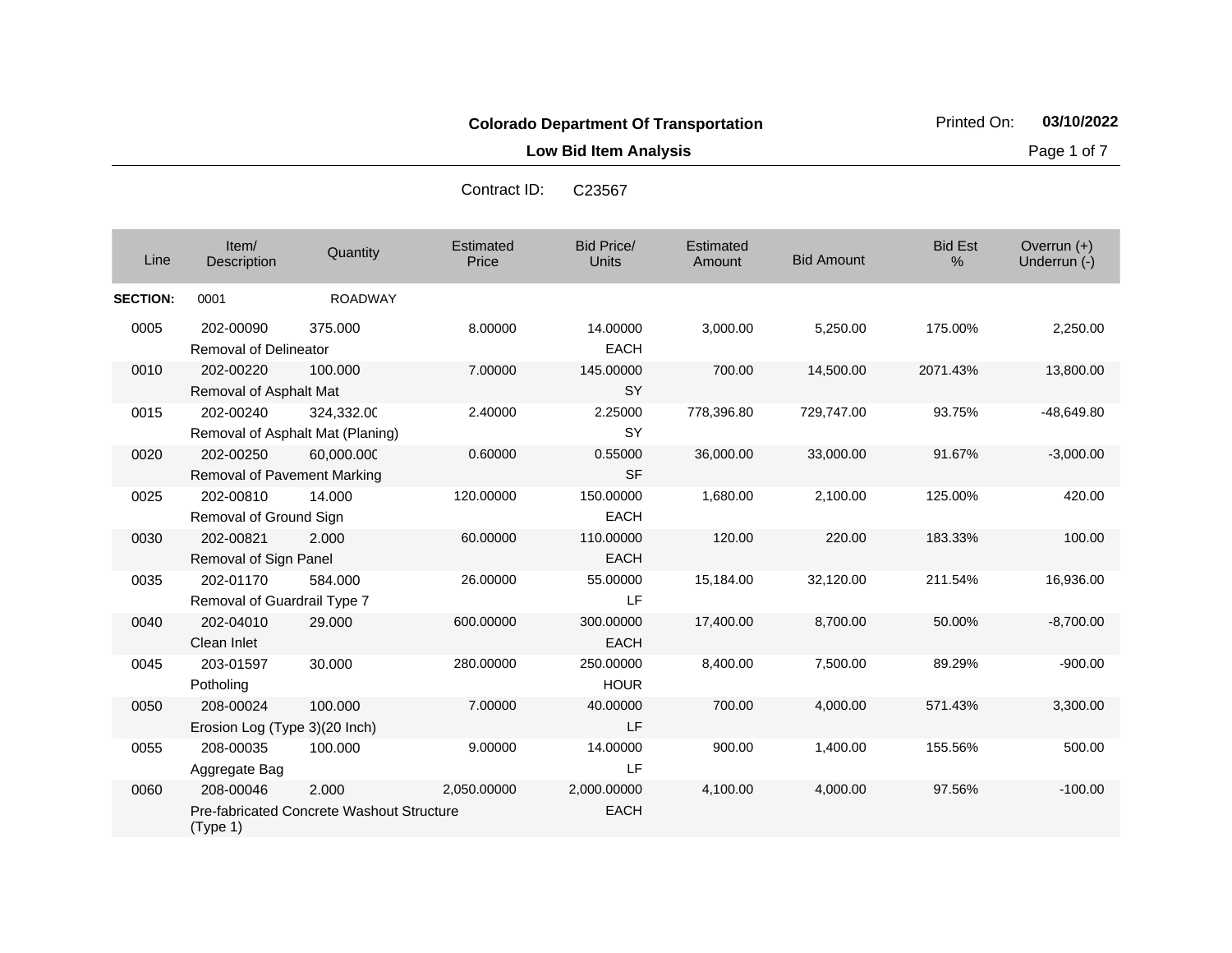**Low Bid Item Analysis Page 2 of 7** 

| Line            | Item/<br>Description                         | Quantity                                               | Estimated<br>Price | <b>Bid Price/</b><br><b>Units</b> | Estimated<br>Amount | <b>Bid Amount</b> | <b>Bid Est</b><br>% | Overrun (+)<br>Underrun (-) |
|-----------------|----------------------------------------------|--------------------------------------------------------|--------------------|-----------------------------------|---------------------|-------------------|---------------------|-----------------------------|
| <b>SECTION:</b> | 0001                                         | <b>ROADWAY</b>                                         |                    |                                   |                     |                   |                     |                             |
| 0065            | 208-00056                                    | 30.000<br>Storm Drain Inlet Protection (Type III)      | 350.00000          | 250.00000<br><b>EACH</b>          | 10,500.00           | 7,500.00          | 71.43%              | $-3,000.00$                 |
| 0070            | 208-00075                                    | 1.000<br>Pre-fabricated Vehicle Tracking Pad           | 10,900.00000       | 5,000.00000<br><b>EACH</b>        | 10,900.00           | 5,000.00          | 45.87%              | $-5,900.00$                 |
| 0075            | 208-00103                                    | 15.000<br>Removal and Disposal of Sediment (Labor)     | 60.00000           | 120.00000<br><b>HOUR</b>          | 900.00              | 1,800.00          | 200.00%             | 900.00                      |
| 0080            | 208-00105                                    | 15.000<br>Removal and Disposal of Sediment (Equipment) | 120,00000          | 230.00000<br><b>HOUR</b>          | 1,800.00            | 3,450.00          | 191.67%             | 1,650.00                    |
| 0085            | 208-00107<br><b>Removal of Trash</b>         | 40.000                                                 | 105.00000          | 120.00000<br><b>HOUR</b>          | 4,200.00            | 4,800.00          | 114.29%             | 600.00                      |
| 0090            | 210-00815<br>Reset Sign Panel                | 3.000                                                  | 180.00000          | 150.00000<br><b>EACH</b>          | 540.00              | 450.00            | 83.33%              | $-90.00$                    |
| 0095            | 212-00006<br>Seeding (Native)                | 0.500                                                  | 900.00000          | 4,000.00000<br><b>ACRE</b>        | 450.00              | 2,000.00          | 444.44%             | 1,550.00                    |
| 0100            | 213-00003<br>Mulching (Weed Free)            | 0.500                                                  | 602.00000          | 3,100.00000<br><b>ACRE</b>        | 301.00              | 1,550.00          | 514.95%             | 1,249.00                    |
| 0105            | 213-00061<br><b>Mulch Tackifier</b>          | 125.000                                                | 3.00000            | 5.00000<br>LB                     | 375.00              | 625.00            | 166.67%             | 250.00                      |
| 0110            | 240-00000<br><b>Wildlife Biologist</b>       | 60.000                                                 | 125.00000          | 85.00000<br><b>HOUR</b>           | 7,500.00            | 5,100.00          | 68.00%              | $-2,400.00$                 |
| 0115            | 240-00010<br><b>Removal of Nests</b>         | 60.000                                                 | 100.00000          | 75.00000<br><b>HOUR</b>           | 6,000.00            | 4,500.00          | 75.00%              | $-1,500.00$                 |
| 0120            | 304-06000<br>Aggregate Base Course (Class 6) | 20.000                                                 | 25.00000           | 175.00000<br><b>TON</b>           | 500.00              | 3,500.00          | 700.00%             | 3,000.00                    |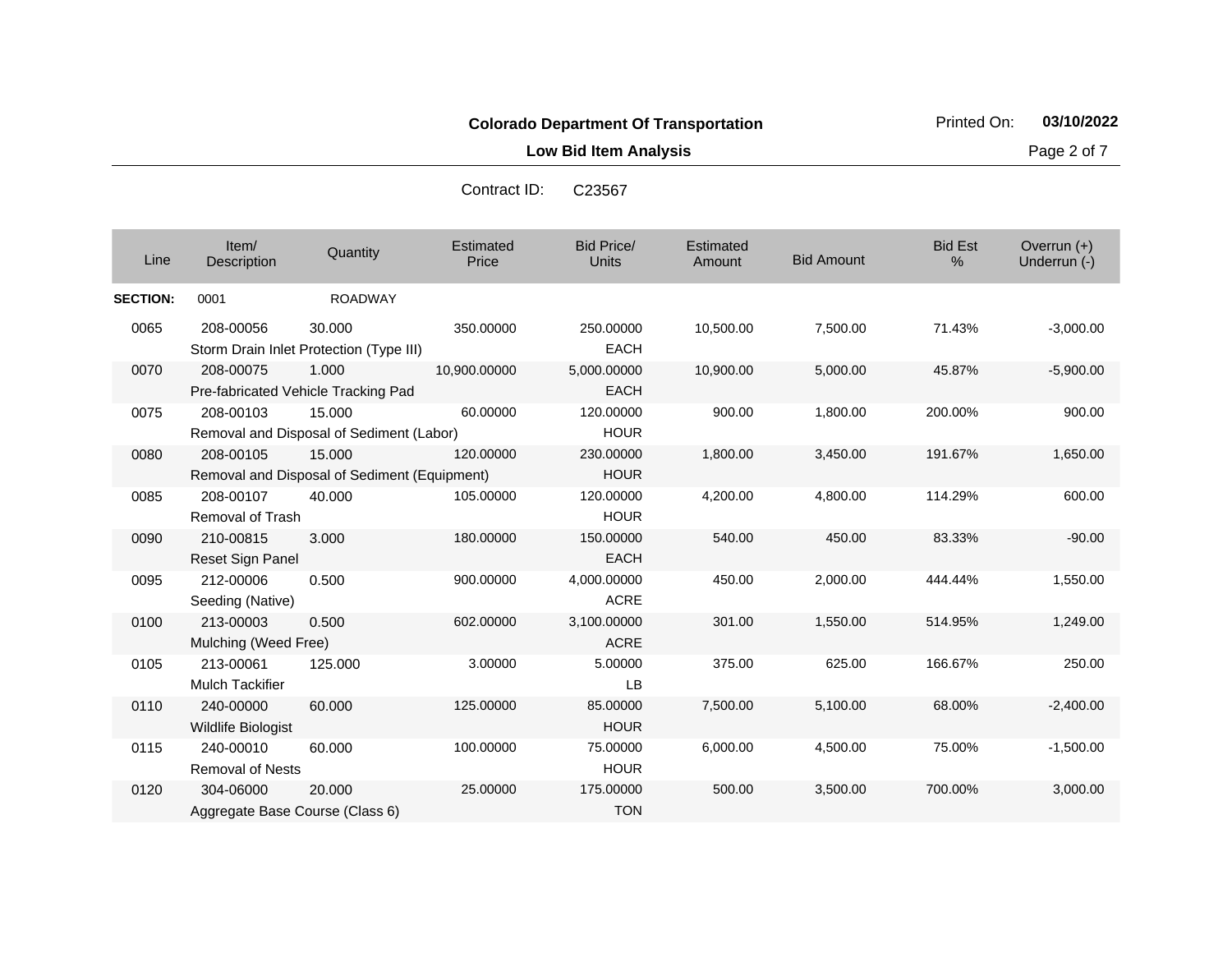**Low Bid Item Analysis Page 3 of 7** 

| Line            | Item/<br>Description                     | Quantity                                               | Estimated<br>Price | Bid Price/<br>Units        | Estimated<br>Amount | <b>Bid Amount</b> | <b>Bid Est</b><br>% | Overrun $(+)$<br>Underrun (-) |
|-----------------|------------------------------------------|--------------------------------------------------------|--------------------|----------------------------|---------------------|-------------------|---------------------|-------------------------------|
| <b>SECTION:</b> | 0001                                     | <b>ROADWAY</b>                                         |                    |                            |                     |                   |                     |                               |
| 0125            | 304-06008                                | 141.000<br>Aggregate Base Course (Class 6) (Special)   | 50.00000           | 95.00000<br><b>CY</b>      | 7,050.00            | 13,395.00         | 190.00%             | 6,345.00                      |
| 0130            | 403-00720                                | 220,000<br>Hot Mix Asphalt (Patching) (Asphalt)        | 180.00000          | 165.00000<br><b>TON</b>    | 39,600.00           | 36,300.00         | 91.67%              | $-3,300.00$                   |
| 0135            | 403-09221                                | 40,588.000<br>Stone Matrix Asphalt (Fibers)(Asphalt)   | 135.00000          | 125.00000<br><b>TON</b>    | 5,479,380.00        | 5,073,500.00      | 92.59%              | -405,880.00                   |
| 0140            | 408-01100<br>Joint Sealant               | 995,000                                                | 25.00000           | 20.00000<br>LF             | 24,875.00           | 19,900.00         | 80.00%              | $-4,975.00$                   |
| 0145            | 411-10255                                | 16,217.000<br><b>Emulsified Asphalt (Slow-Setting)</b> | 4.00000            | 3.00000<br><b>GAL</b>      | 64,868.00           | 48,651.00         | 75.00%              | $-16,217.00$                  |
| 0150            | 420-00200<br>Geotextile (Weed Barrier)   | 1,685.000                                              | 7.00000            | 2.65000<br><b>SY</b>       | 11,795.00           | 4,465.25          | 37.86%              | $-7,329.75$                   |
| 0155            | 606-00910<br>Guardrail Type 9 (Style CA) | 584.000                                                | 160.00000          | 440.00000<br><b>LF</b>     | 93,440.00           | 256,960.00        | 275.00%             | 163,520.00                    |
| 0160            | 606-01370<br><b>Transition Type 3G</b>   | 2.000                                                  | 2,100.00000        | 6,750,00000<br><b>EACH</b> | 4,200.00            | 13,500.00         | 321.43%             | 9,300.00                      |
| 0165            | 606-01372<br>Transition Type GR9-GR3     | 2.000                                                  | 3,500.00000        | 6,750.00000<br><b>EACH</b> | 7,000.00            | 13,500.00         | 192.86%             | 6,500.00                      |
| 0170            | 612-00001<br>Delineator (Type I)         | 550,000                                                | 30.00000           | 26.00000<br><b>EACH</b>    | 16,500.00           | 14,300.00         | 86.67%              | $-2,200.00$                   |
| 0175            | 612-00002<br>Delineator (Type II)        | 150.000                                                | 32.00000           | 28.00000<br><b>EACH</b>    | 4,800.00            | 4,200.00          | 87.50%              | $-600.00$                     |
| 0180            | 612-00003<br>Delineator (Type III)       | 50,000                                                 | 34.00000           | 32.00000<br><b>EACH</b>    | 1,700.00            | 1,600.00          | 94.12%              | $-100.00$                     |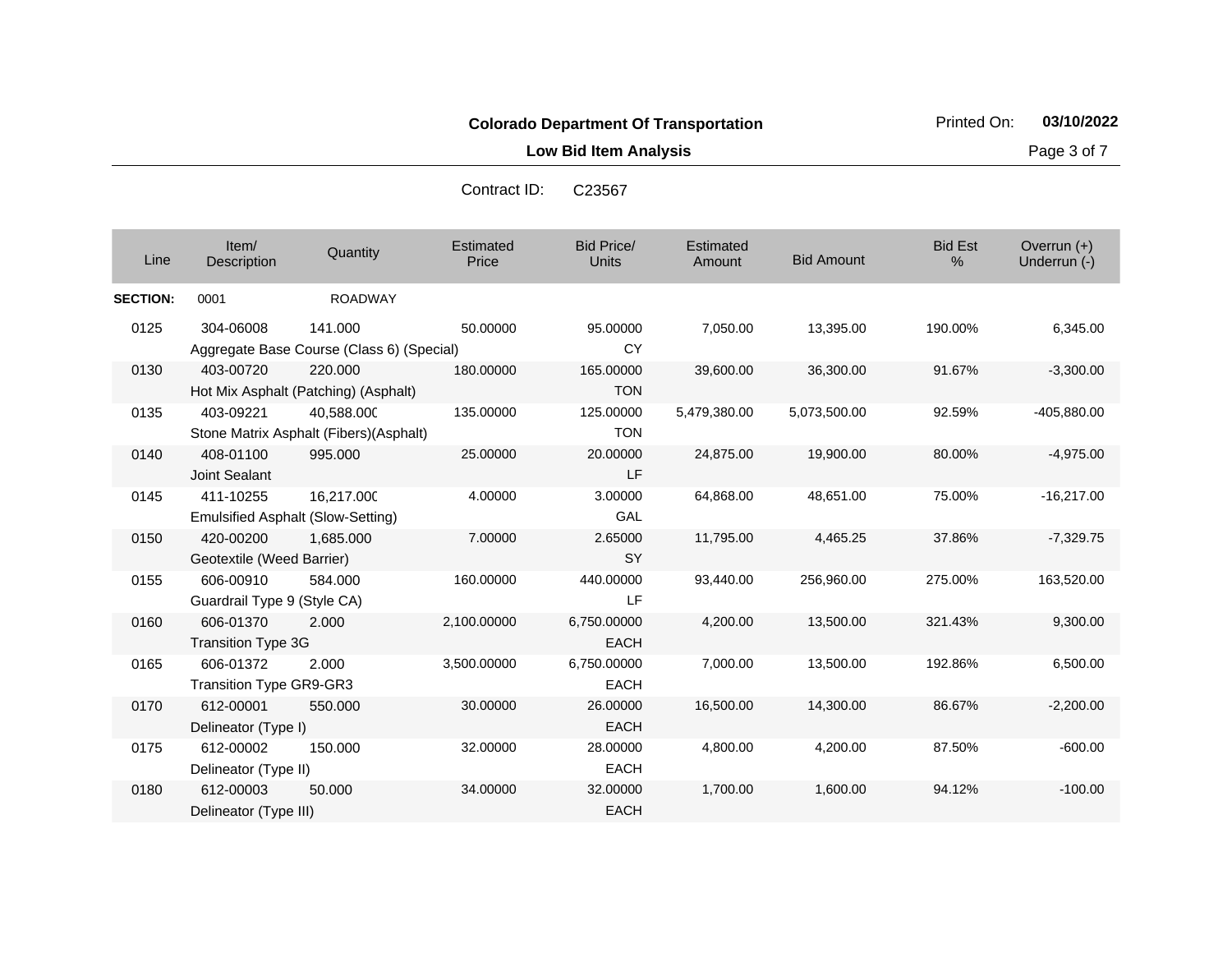**Low Bid Item Analysis Page 4 of 7** 

| Line            | Item/<br>Description                     | Quantity                                             | Estimated<br>Price | <b>Bid Price/</b><br><b>Units</b> | <b>Estimated</b><br>Amount | <b>Bid Amount</b> | <b>Bid Est</b><br>% | Overrun (+)<br>Underrun (-) |
|-----------------|------------------------------------------|------------------------------------------------------|--------------------|-----------------------------------|----------------------------|-------------------|---------------------|-----------------------------|
| <b>SECTION:</b> | 0001                                     | <b>ROADWAY</b>                                       |                    |                                   |                            |                   |                     |                             |
| 0185            | 612-00052<br>Reflector                   | 648.000                                              | 18.00000           | 18.00000<br><b>EACH</b>           | 11,664.00                  | 11,664.00         | 100.00%             | 0.00                        |
| 0190            | 612-00075<br>Reflector Strip (6 Inch)    | 264.000                                              | 40.00000           | 90.00000<br><b>EACH</b>           | 10,560.00                  | 23,760.00         | 225.00%             | 13,200.00                   |
| 0195            | 614-00011<br>Sign Panel (Class I)        | 38.250                                               | 24.00000           | 30.00000<br><b>SF</b>             | 918.00                     | 1,147.50          | 125.00%             | 229.50                      |
| 0200            | 614-00012<br>Sign Panel (Class II)       | 70.000                                               | 26.00000           | 35.00000<br><b>SF</b>             | 1,820.00                   | 2,450.00          | 134.62%             | 630.00                      |
| 0205            | 614-00615<br>Steel Signpost (W 6x15)     | 90.000                                               | 55.00000           | 150.00000<br>LF                   | 4,950.00                   | 13,500.00         | 272.73%             | 8,550.00                    |
| 0210            | 614-01503<br>Socket)                     | 8.000<br>Steel Sign Support (2-Inch Round) (Post and | 240.00000          | 400.00000<br><b>EACH</b>          | 1,920.00                   | 3,200.00          | 166.67%             | 1,280.00                    |
| 0215            | 614-01583<br>(Post & Slipbase)           | 3.000<br>Steel Sign Support (2-1/2 In Round Sch 80)  | 480.00000          | 615.00000<br><b>EACH</b>          | 1,440.00                   | 1,845.00          | 128.13%             | 405.00                      |
| 0220            | 614-03002<br>Concrete Footing (Type 2)   | 6.000                                                | 1,200.00000        | 2,000.00000<br><b>EACH</b>        | 7,200.00                   | 12,000.00         | 166.67%             | 4,800.00                    |
| 0225            | 614-72875<br>Loop Detector Wire          | 1.200.000                                            | 6.00000            | 17.00000<br>LF                    | 7,200.00                   | 20,400.00         | 283.33%             | 13,200.00                   |
| 0230            | 614-73005<br>Piezo (Electric) (Class II) | 6.000                                                | 4,600.00000        | 2,800.00000<br><b>EACH</b>        | 27,600.00                  | 16,800.00         | 60.87%              | $-10,800.00$                |
| 0235            | 614-80001                                | 6.000<br>Flashing Beacon (Solar Powered)             | 3,400.00000        | 5,500.00000<br><b>EACH</b>        | 20,400.00                  | 33,000.00         | 161.76%             | 12,600.00                   |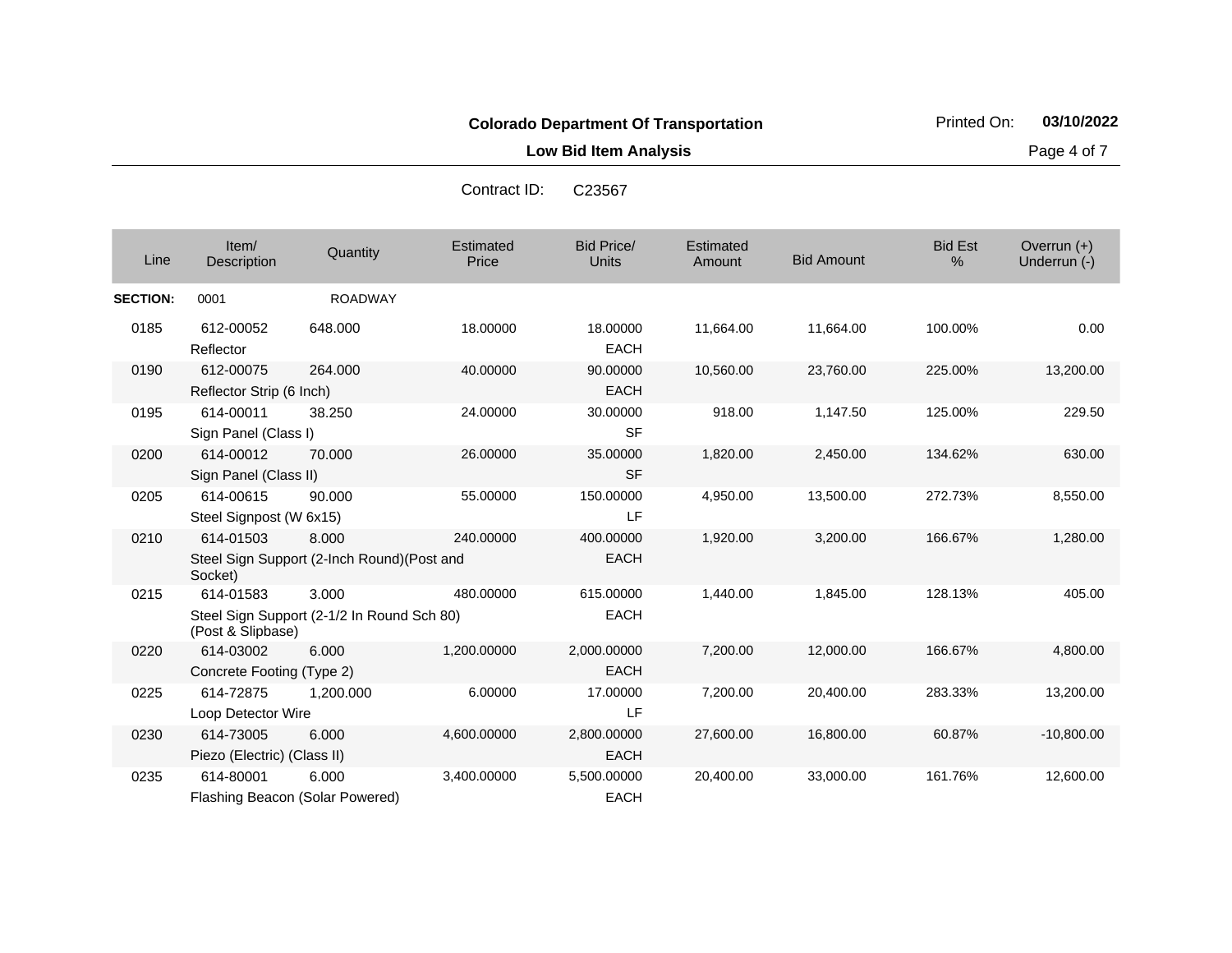**Low Bid Item Analysis Page 5 of 7** 

|                 |                                         |                                                            | Contract ID.              | ∪∠ऽऽ०7                            |                     |                   |                     |                               |
|-----------------|-----------------------------------------|------------------------------------------------------------|---------------------------|-----------------------------------|---------------------|-------------------|---------------------|-------------------------------|
| Line            | Item/<br>Description                    | Quantity                                                   | <b>Estimated</b><br>Price | <b>Bid Price/</b><br><b>Units</b> | Estimated<br>Amount | <b>Bid Amount</b> | <b>Bid Est</b><br>% | Overrun $(+)$<br>Underrun (-) |
| <b>SECTION:</b> | 0001                                    | <b>ROADWAY</b>                                             |                           |                                   |                     |                   |                     |                               |
| 0240            | 620-00002<br>Field Office (Class 2)     | 1.000                                                      | 28,000.00000              | 35,000.00000<br><b>EACH</b>       | 28,000.00           | 35,000.00         | 125.00%             | 7,000.00                      |
| 0245            | 620-00012<br>Field Laboratory (Class 2) | 1.000                                                      | 26,000.00000              | 25,000.00000<br><b>EACH</b>       | 26,000.00           | 25,000.00         | 96.15%              | $-1,000.00$                   |
| 0250            | 620-00020<br><b>Sanitary Facility</b>   | 2.000                                                      | 2,400.00000               | 2,400.00000<br><b>EACH</b>        | 4,800.00            | 4,800.00          | 100.00%             | 0.00                          |
| 0255            | 626-00000<br>Mobilization               | 1.000                                                      | 521,125.20000             | 671,250.00000<br>L S              | 521,125.20          | 671,250.00        | 128.81%             | 150,124.80                    |
| 0260            | 626-01113                               | 90,000<br>Public Information Management (Tier III)         | 100.00000                 | 100.00000<br><b>DAY</b>           | 9,000.00            | 9,000.00          | 100.00%             | 0.00                          |
| 0265            | 627-00008                               | 705.000<br>Modified Epoxy Pavement Marking                 | 74.00000                  | 110.00000<br>GAL                  | 52,170.00           | 77,550.00         | 148.65%             | 25,380.00                     |
| 0270            | 627-00013                               | 3,028.000<br>Pavement Marking Paint (High Build)           | 31.00000                  | 34.00000<br>GAL                   | 93,868.00           | 102,952.00        | 109.68%             | 9,084.00                      |
| 0275            | 627-01010<br>I)(Inlaid)                 | 10,694.000<br>Preformed Plastic Pavement Marking (Type     | 12.00000                  | 15.00000<br><b>SF</b>             | 128,328.00          | 160,410.00        | 125.00%             | 32,082.00                     |
| 0280            | 627-30405<br>(Word-Symbol)              | 396,000<br>Preformed Thermoplastic Pavement Marking        | 16.00000                  | 23.00000<br><b>SF</b>             | 6,336.00            | 9,108.00          | 143.75%             | 2,772.00                      |
| 0285            | 627-30408<br>(Shield)                   | 744.000<br>Preformed Thermoplastic Pavement Marking        | 24.00000                  | 25.00000<br><b>SF</b>             | 17,856.00           | 18,600.00         | 104.17%             | 744.00                        |
| 0290            | 627-30410<br>(Xwalk-Stop Line)          | 232,000<br><b>Preformed Thermoplastic Pavement Marking</b> | 12.00000                  | 19.00000<br><b>SF</b>             | 2,784.00            | 4,408.00          | 158.33%             | 1,624.00                      |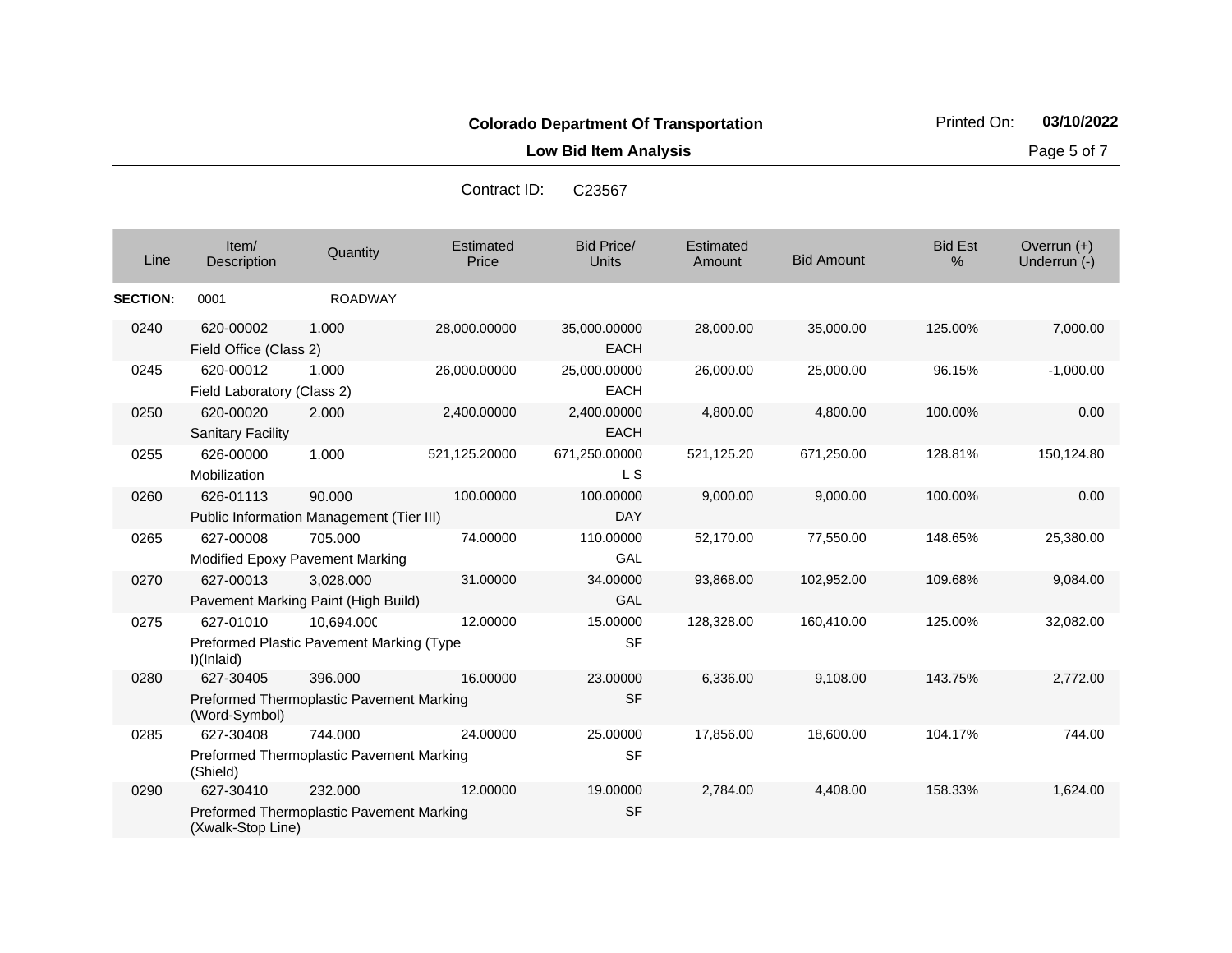**Low Bid Item Analysis Page 6 of 7** 

| Line            | Item/<br>Description                           | Quantity                                              | Estimated<br>Price | <b>Bid Price/</b><br><b>Units</b> | Estimated<br>Amount | <b>Bid Amount</b> | <b>Bid Est</b><br>% | Overrun (+)<br>Underrun (-) |
|-----------------|------------------------------------------------|-------------------------------------------------------|--------------------|-----------------------------------|---------------------|-------------------|---------------------|-----------------------------|
| <b>SECTION:</b> | 0001                                           | <b>ROADWAY</b>                                        |                    |                                   |                     |                   |                     |                             |
| 0295            | 630-00000<br>Flagging                          | 600.000                                               | 30.00000           | 38.00000<br><b>HOUR</b>           | 18,000.00           | 22,800.00         | 126.67%             | 4,800.00                    |
| 0300            | 630-00007<br><b>Traffic Control Inspection</b> | 28,000                                                | 300.00000          | 275.00000<br><b>DAY</b>           | 8,400.00            | 7,700.00          | 91.67%              | $-700.00$                   |
| 0305            | 630-00012<br><b>Traffic Control Management</b> | 80.000                                                | 900.00000          | 1,750.00000<br><b>DAY</b>         | 72,000.00           | 140,000.00        | 194.44%             | 68,000.00                   |
| 0310            | 630-00015                                      | 80,000<br>Uniformed Traffic Control Coordination      | 60.00000           | 70.00000<br><b>HOUR</b>           | 4,800.00            | 5,600.00          | 116.67%             | 800.00                      |
| 0315            | 630-80335                                      | 4.000<br>Barricade (Type 3 M-A) (Temporary)           | 160.00000          | 40.00000<br><b>EACH</b>           | 640.00              | 160.00            | 25.00%              | $-480.00$                   |
| 0320            | 630-80341                                      | 70.000<br>Construction Traffic Sign (Panel Size A)    | 50.00000           | 50.00000<br><b>EACH</b>           | 3,500.00            | 3,500.00          | 100.00%             | 0.00                        |
| 0325            | 630-80342                                      | 58.000<br>Construction Traffic Sign (Panel Size B)    | 70.00000           | 70.00000<br><b>EACH</b>           | 4,060.00            | 4,060.00          | 100.00%             | 0.00                        |
| 0330            | 630-80343                                      | 14.000<br>Construction Traffic Sign (Panel Size C)    | 90.00000           | 80.00000<br><b>EACH</b>           | 1,260.00            | 1,120.00          | 88.89%              | $-140.00$                   |
| 0335            | 630-80355<br>Portable Message Sign Panel       | 8.000                                                 | 5,500.00000        | 2,490.00000<br><b>EACH</b>        | 44,000.00           | 19,920.00         | 45.27%              | $-24,080.00$                |
| 0340            | 630-80358<br>Panel (C Type)                    | 4.000<br>Advance Warning Flashing or Sequencing Arrow | 1,500.00000        | 350.00000<br><b>EACH</b>          | 6,000.00            | 1,400.00          | 23.33%              | $-4,600.00$                 |
| 0345            | 630-80360<br>Drum Channelizing Device          | 200.000                                               | 34.00000           | 30.00000<br><b>EACH</b>           | 6,800.00            | 6,000.00          | 88.24%              | $-800.00$                   |